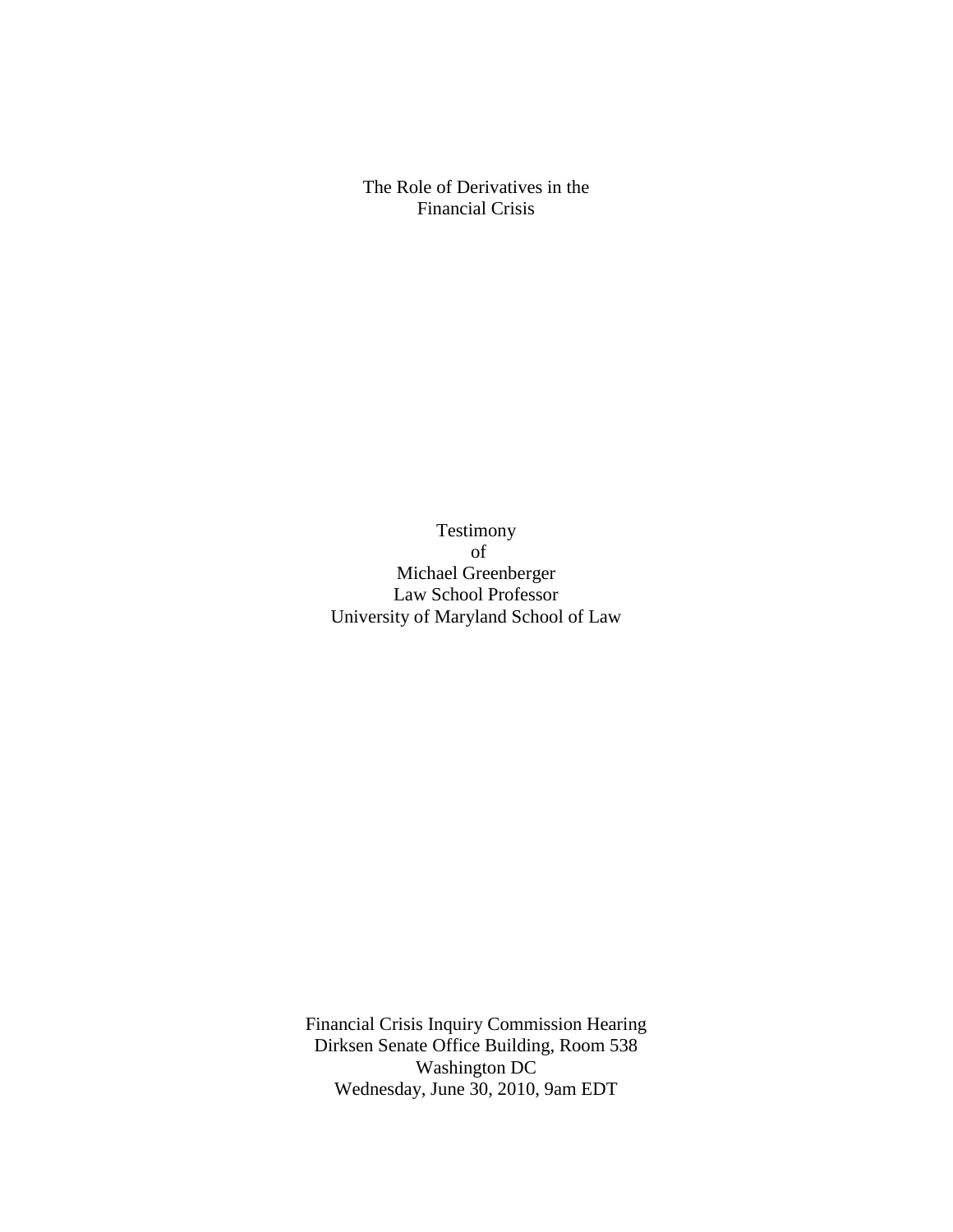# TABLE OF CONTENTS

|                                                                         | $\mathbf{1}$   |  |
|-------------------------------------------------------------------------|----------------|--|
|                                                                         |                |  |
|                                                                         |                |  |
|                                                                         | -1             |  |
|                                                                         | $\overline{1}$ |  |
|                                                                         | $\overline{2}$ |  |
|                                                                         | $\overline{2}$ |  |
|                                                                         | 3              |  |
|                                                                         | $\overline{4}$ |  |
|                                                                         | 5              |  |
|                                                                         | 5              |  |
|                                                                         | 6              |  |
|                                                                         | $\overline{7}$ |  |
|                                                                         | 7              |  |
|                                                                         | 8              |  |
| The Counterparty Risk Management Policy Group Report on the LTCM Crisis | 8              |  |
|                                                                         | 9              |  |
| The Commodity Futures Modernization Act of 2000's Deregulation of Swaps | 9              |  |
|                                                                         | 10             |  |
| Credit Default Swaps and the Economic Meltdown in the Fall of 2008      |                |  |
|                                                                         | 11             |  |
| Widespread Recognition That CDS Played Key Role in the Meltdown         | 11             |  |
|                                                                         | 13             |  |
|                                                                         | 14             |  |
|                                                                         | 14             |  |
|                                                                         | 14             |  |
|                                                                         | 15             |  |
|                                                                         | 15             |  |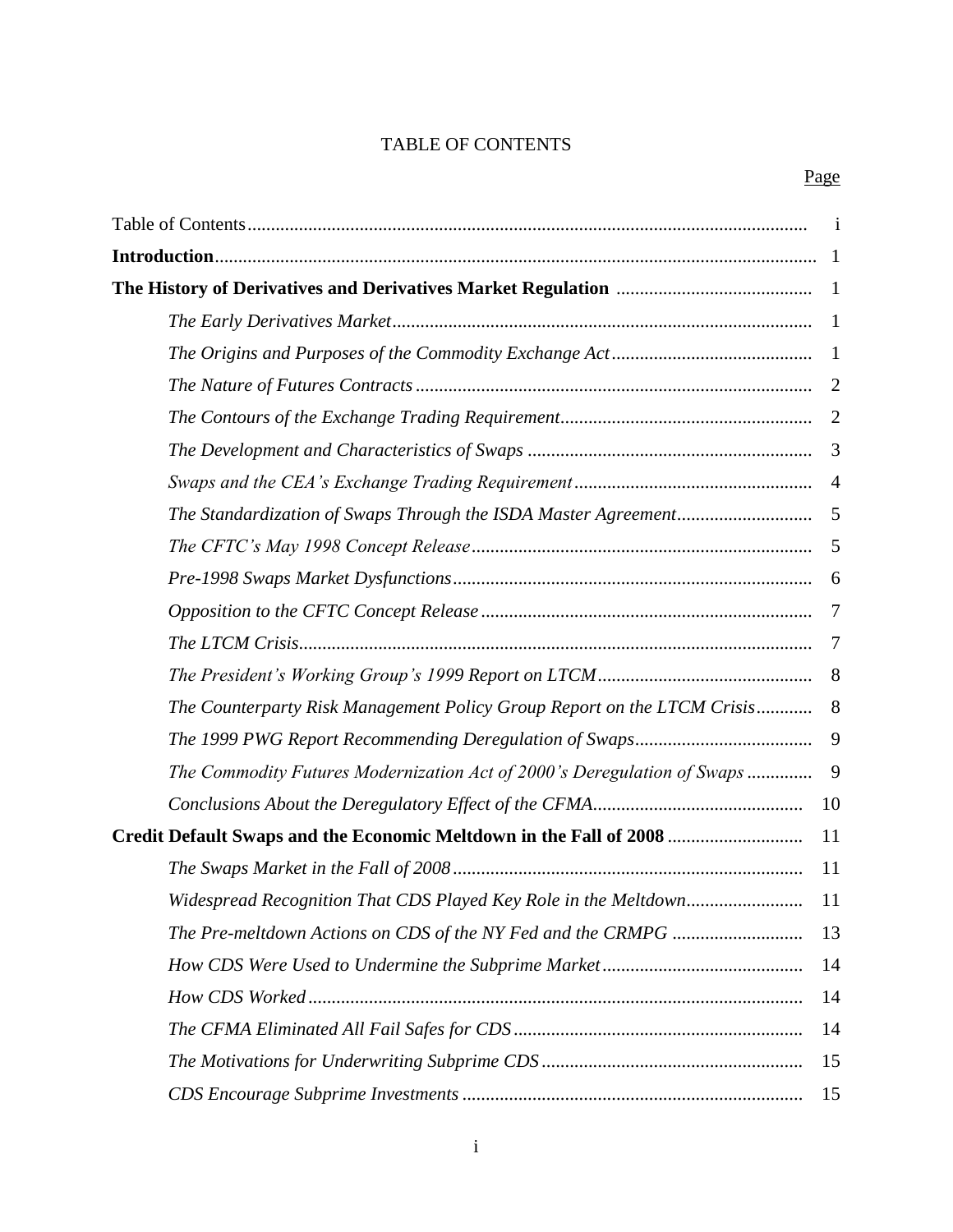| Interconnectedness: The Systemic Risk Derived from All Types of Swaps |    |  |  |
|-----------------------------------------------------------------------|----|--|--|
|                                                                       | 18 |  |  |
|                                                                       |    |  |  |
|                                                                       | 18 |  |  |
|                                                                       |    |  |  |
|                                                                       | 19 |  |  |
|                                                                       | 20 |  |  |
|                                                                       | 21 |  |  |
|                                                                       |    |  |  |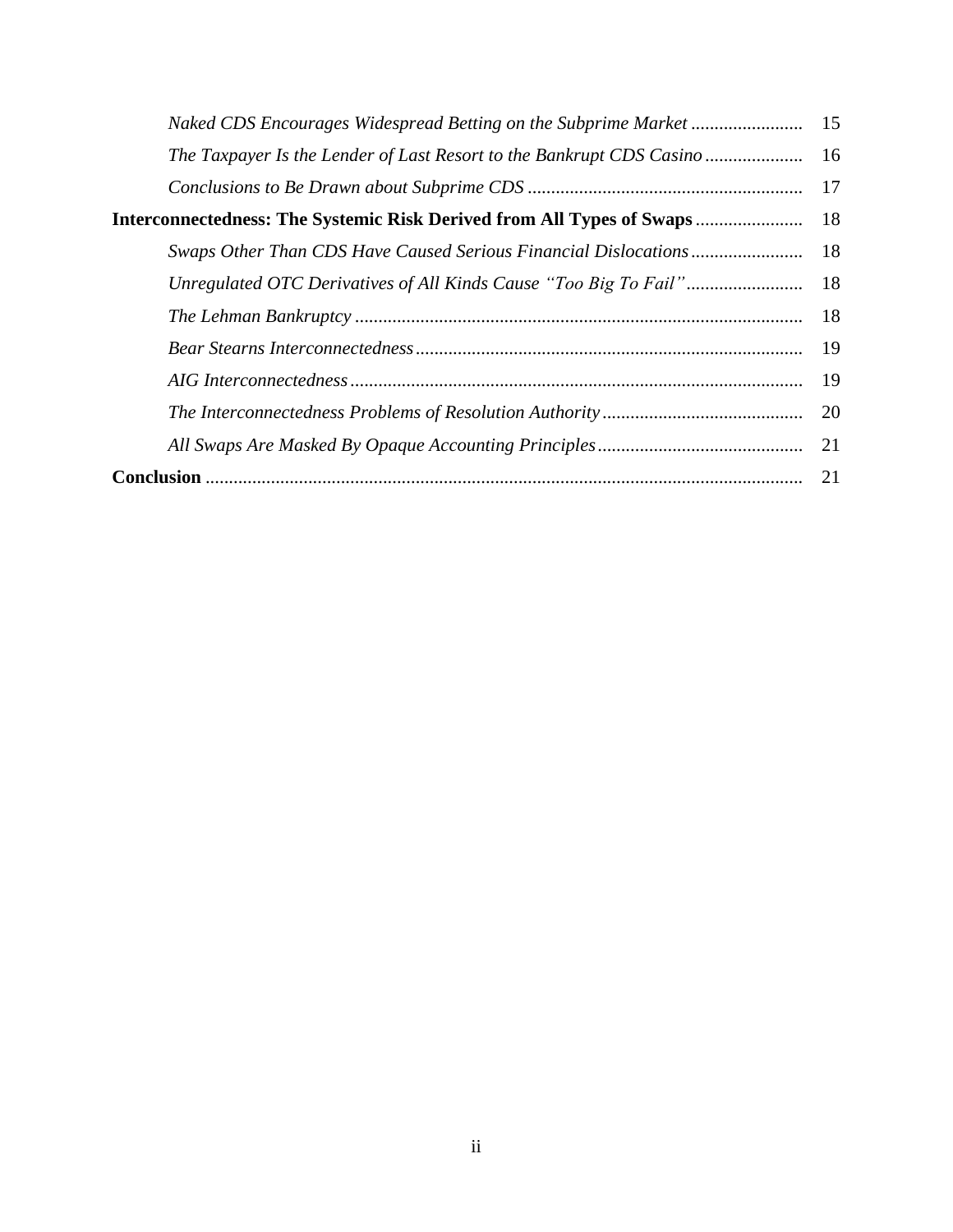### **Introduction**

I have been asked by the Commission to address the following four questions in my testimony:

- The history of derivatives and derivatives market regulation;  $\bullet$
- The structure of the derivatives market at the start of the financial crisis;  $\bullet$
- How derivatives and derivatives markets functioned during the financial crisis;  $\bullet$
- $\bullet$ The role of over the counter (" $\text{OTC}$ ") derivatives in the financial crisis, distinguishing, if appropriate, between the role of credit derivatives and other OTC derivatives, and the roles they may have played in amplifying and spreading the crises.

I deal with these questions immediately below.

## **The History of Derivatives and Derivatives Market Regulation**

*The Early Derivatives Market*. Beginning in 1865, farmers and grain merchants coalesced in Chicago to hedge price risk in corn, wheat and other grains in what are thought to be the earliest sustained derivatives transactions in this country. These kinds of derivatives have been historically referred to as futures contracts.

Since their creation, these markets were recognized as being subject to price distortion (*i.e.*, rather than providing hedging, they can cause payments of unnecessary and unexpected higher or lower spot prices) through excessive speculation, fraud, or manipulation. As one disgruntled farmer told the House Agriculture Committee in 1892: "[T]he man who managed or sold or owned those immense wheat fields has not as much to say with the regard to the price of the wheat than some young fellow who stands howling around the Chicago wheat pit could actually sell in a day. $"$ <sup>1</sup>

*The Origins and Purposes of the Commodity Exchange Act*. Because low farm prices wrecked financial havoc on America's agriculture sector during the Depression, President Roosevelt recommended to Congress, as one of his earliest market reform proposals, legislation that became the Commodity Exchange Act of 1936. When introducing this legislation in 1934, President Roosevelt said: "[I]t should be our national policy to restrict, as far as possible, the use of these [futures] exchanges for purely speculative operations."<sup>2</sup> Accordingly, the 1935 Report of House Agriculture Committee stated: "The fundamental purpose of the measure [i.e., what was to become the Commodity Exchange Act of 1936 ("CEA")] is to insure fair practice and honest dealing on the commodity exchanges and to provide a measure of control over those forms of speculative activity

<sup>&</sup>lt;sup>1</sup> Jonathan Ira Levy, *Contemplating Delivery: Futures Trading and the Problem of Commodity Exchange in the United States*, *1875-1905*, AMERICAN HISTORICAL REVIEW 307 (2006)(quoting *Fictitious Dealings in Agricultural Products: House Comm. on Agric. Committee Hearing Reports* (1892)).

<sup>&</sup>lt;sup>2</sup> President Franklin D. Roosevelt, Message to Congress, February 9, 1934.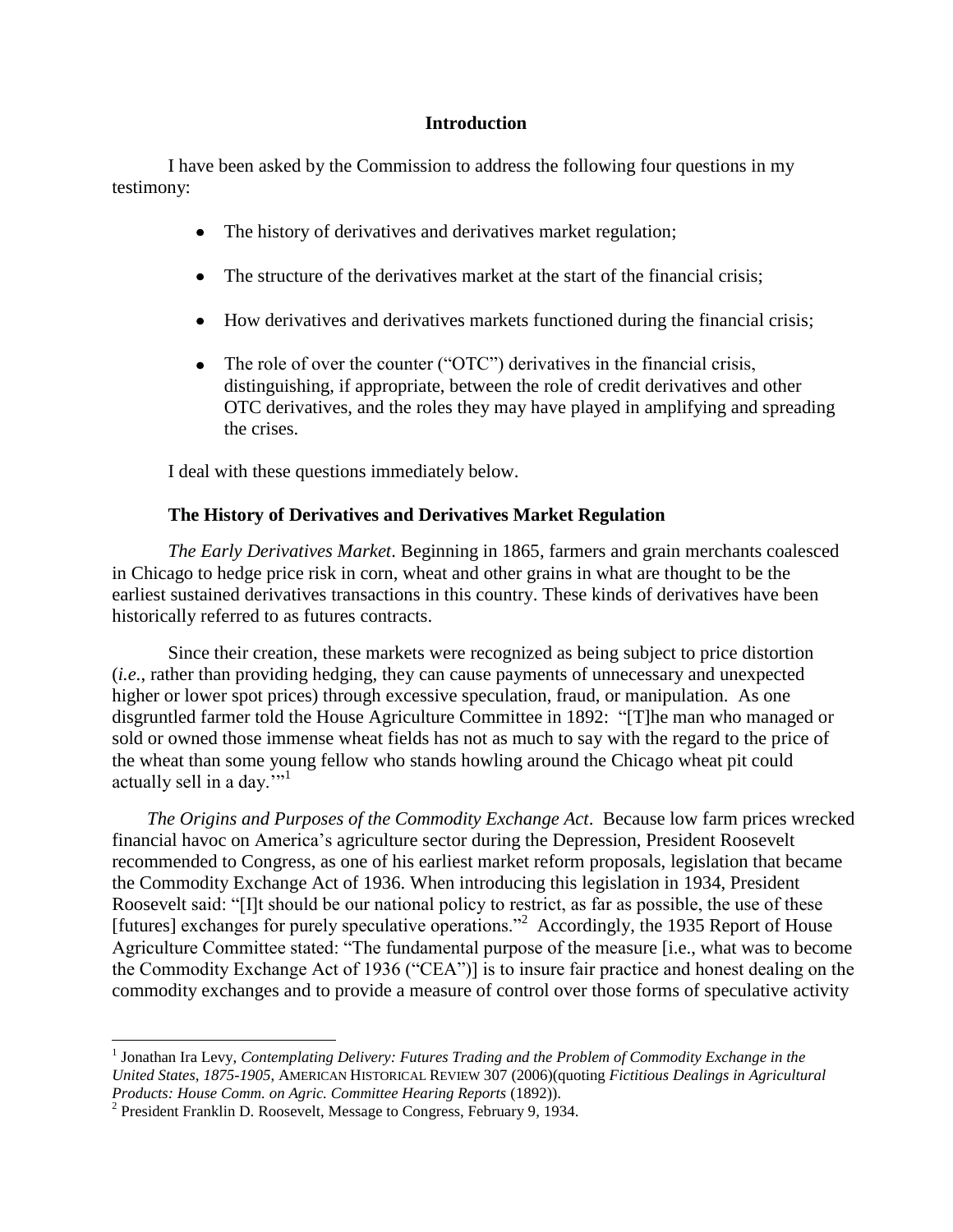which *too often demoralize the markets to the injury of producers and consumers and the exchanges themselves*<sup>3</sup>

Thus, the Commodity Exchange Act ("CEA"), as amended, required that all futures contracts be traded on a regulated exchange providing full transparency to trading behavior and the formation of futures prices. 4 The exchange trading requirement of the CEA was so central to that statute's policy that it is still a felony to knowingly violate it and substantial fines may be levied upon offending dealers and their employees. $5$ 

*The Nature of Futures Contracts.* "The traditional futures contact is an agreement between a seller and a buyer that the seller (called a short) will deliver to the buyer (called a long), at a price agreed to when the contract is first entered, and the buyer will accept and pay for, a specified quantity and grade of an identified commodity in the future.<sup> $,6$ </sup>

While futures contracts were first developed for the agriculture sector, it expanded into metals and energy products. "[T]here has been a continual [further] expansion of the futures and derivatives market [to] [f]inancial futures – on government securities, private debt issues, foreign currencies and stock indexes – an increasingly important part of the commodities world."<sup>7</sup>

―Standardization of terms is a key feature of publicly traded futures contracts. Under a futures contract, most customers do not expect to take delivery.…There is an opportunity to offset, and the customer has a right to liquidate rather than take [or make] delivery.<sup>38</sup> Only through the use of highly standardized products can the necessary liquidity be developed that allows traders the much needed ability to offset quickly delivery commitments in order to avoid unwanted delivery obligations.

One more recent accepted method of "avoiding delivery" is to "cash settle" the futures transaction based on the market price of the futures contract, a settlement process which has been deemed by the Commodity Futures Trading Commission ("CFTC") to be wholly permissible under the CEA.<sup>9</sup>

*The Contours of the Exchange Trading Requirement*. As would be expected of a market regulation bill that followed in the wake of the Securities Acts of 1933 and 1934, the contours of futures exchange regulation closely mirrored the regulation of the equities markets, *i.e.*, futures contracts were required to be traded on publicly transparent and fully regulated exchanges supported by clearing mechanisms that ensure contractual commitments would be backed by adequate capital.<sup>10</sup>

 $3$  Report No. 421, U.S. House of Representatives  $74<sup>th</sup>$  Cong, Accompanying the Commodity Exchange Act, March 18, 1935 (emphasis added).

 $47 \text{ U.S.C. }$ § 6(a) (2009).

 $<sup>5</sup>$  *Id.* § 13(b).</sup>

<sup>&</sup>lt;sup>6</sup> Phillip Mc Bride Johnson and Thomas Lee Hazen, DERIVATIVES REGULATION, §1.02[3] at 25 (Aspen, 2004) (hereinafter DERIVATIVES REGULATION).

 $^{7}$  *Id.* § 1.02 [1] at 11.

<sup>8</sup> *Id.* at 24-25 n. 97.

<sup>9</sup> *Id.* § 1.03[8] at 146-47.

<sup>10</sup> *See id.*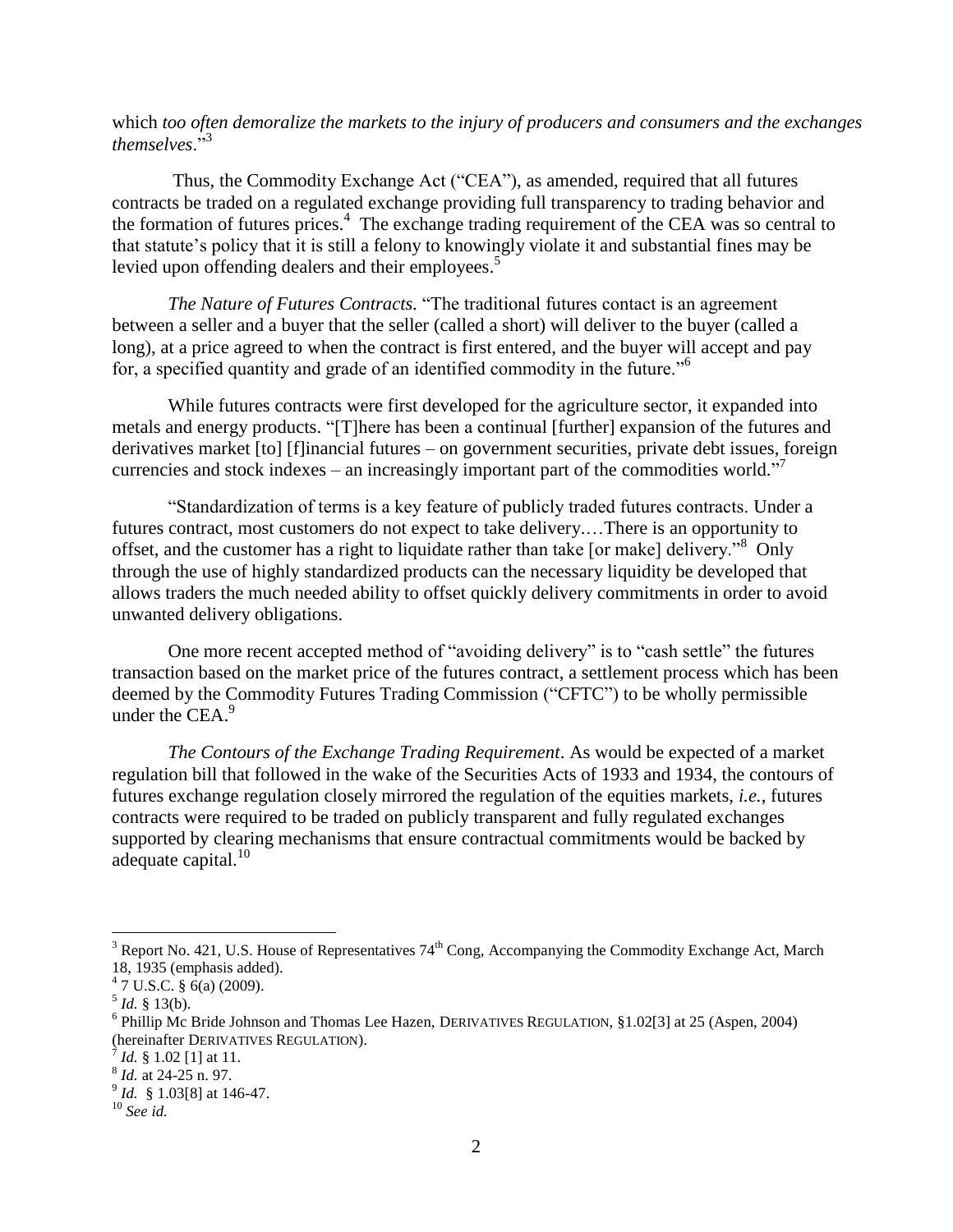Under the CEA specifically, regulated exchanges insured that futures contracts were subject to: (1) public and transparent pricing based on market demand; (2) disclosure of the real trading parties in interest to the federal government; (3) regulation of intermediaries; *i.e*., brokers and their employers; (4) stringent rules for customer protection; (5) self regulation by exchanges directly supervised by a federal regulator to detect unlawful trading activity; (6) prohibitions against fraud, market manipulation and excessive speculation; and (7) enforcement of all these requirements by the federal regulator, private individuals and the states through private rights of action and state *parens patriae* suits, respectively.

As an integral part of this regulatory format, futures contracts also had to be cleared, *i.e*., a well capitalized and regulated intermediary institution was required to stand between the counterparties of a futures contract to ensure that commitments undertaken pursuant to those contracts were adequately capitalized through the collection of margin.<sup>11</sup> Any contractual failure was guaranteed by the clearing facility, a financial commitment that served to insure that the clearing facility had a great incentive to strictly enforce the capital adequacy of traders through highly disciplined assessment of the market price of the futures position and immediate collection of initial margin upon executing the futures trade and of variation margin as the contract price moves against a counterparty to the trade.<sup>12</sup>

*The Development and Characteristics of Swaps*. By the 1980's, a variant of futures contracts was developed, commonly referred to as "swaps".<sup>13</sup> When first addressing "swaps" contracts, the CFTC defined them as "an agreement between two parties to exchange a series of cash flows measured by different interest rates, exchanges rates, or prices with payment calculated by reference to a principal base (notional amount). $1/14$  Similarly, the International Swaps Derivatives Association ("ISDA") defines a "swap" as "[a] derivative where two counterparties exchange streams of cash flows with each other. These streams are known as the "legs" of the swap and are calculated by reference to a notional amount."<sup>15</sup>

A classic example of an interest rate swap transaction is where one party to the agreement exchanges a floating interest rate obligation on an existing loan for a fixed rate obligation to be paid by a swaps dealer or by another counterparty to which the swap has been assigned by the swaps dealer. Usually, the person swapping the floating rate for a fixed rate is expecting (or hedging against the fact) that the fixed rate will be lower than the floating rate.

In other words, the loan is usually neither negotiated nor renegotiated under the swap. It is an assumed amount written into the swap, most often reflecting an actual outstanding loan of one of the swaps customers from a creditor or lender upon which a floating rate is being paid to the lender. The fixed interest rate payments paid by the swaps dealer to the borrower would also be specified in the transaction, as would the manner in which the floating rate would be calculated. Thus, rather than buying/selling a *single* future rate or price (as would be true in a traditional futures contract), there is a "swapping" of commitments with one party buying the

l

<sup>11</sup> *See id.* § 1.18.

<sup>12</sup> *See id.* § 1.18.

<sup>13</sup> *See* DERIVATIVES REGULATION § 102[12A] at 29-30 (Supp. 2010).

<sup>&</sup>lt;sup>14</sup> 54 Fed. Reg. 30694 (July 21, 1989).

<sup>15</sup> DCG Glossary, International Swaps and Derivatives Association, Inc. website, *available at*  [http://www.isda.org/c\\_and\\_a/oper\\_commit-dcg-glossary.html](http://www.isda.org/c_and_a/oper_commit-dcg-glossary.html) (last visited June 27, 2010).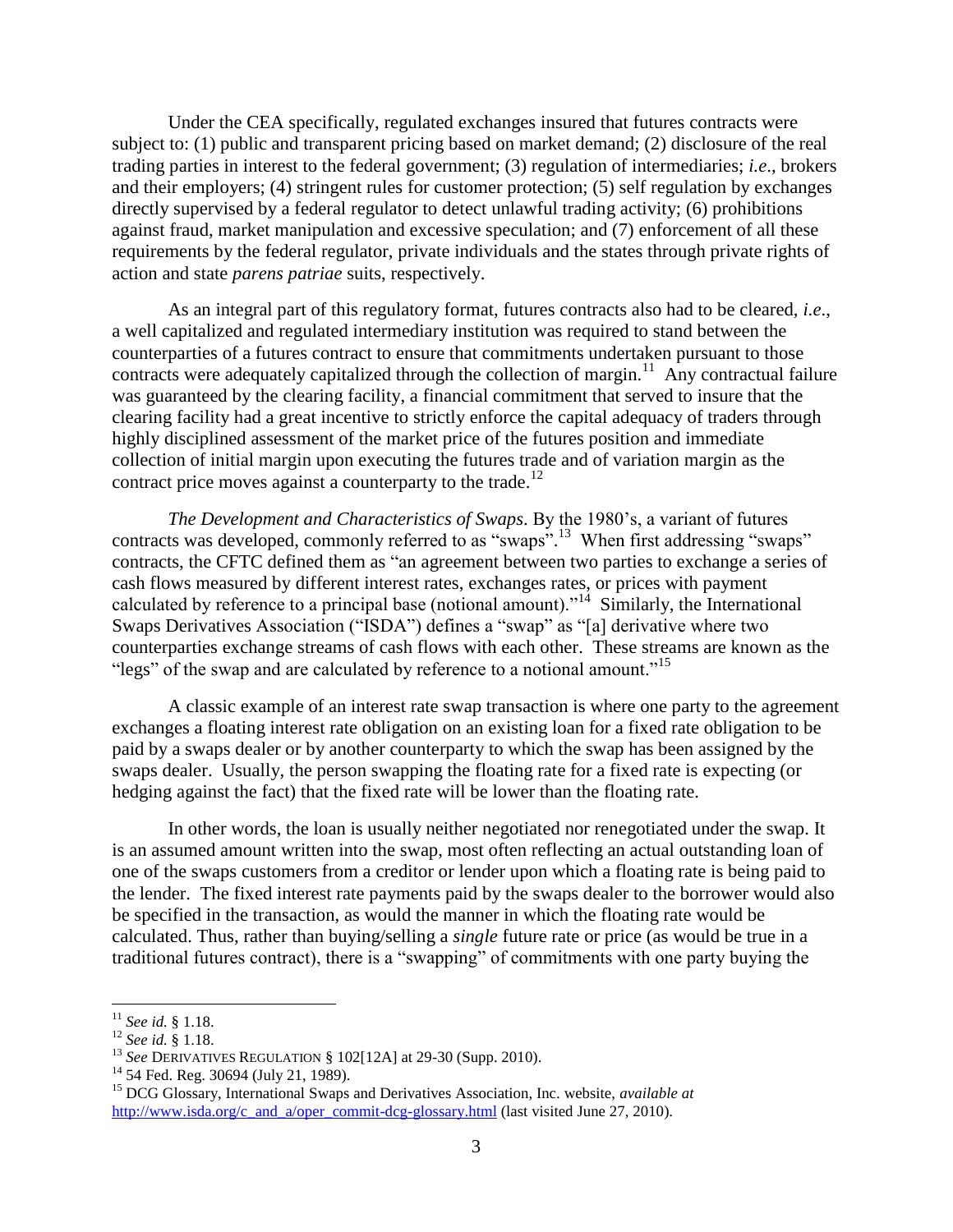fixed rate and selling the floating rate while the other party is buying the floating rate and selling the fixed rate.

*Swaps and the CEA's Exchange Trading Requirement.* After "swaps" contracts had been developed by the banks/dealers in the 1980s, with a simultaneous recognition that "swaps" contained all the features of a futures contract, the question arose whether swaps would be subject to the mandatory exchange trading requirement of the CEA. In a 1989 Policy Statement, the CFTC set forth the criteria for the kind of swaps for "which regulation under the CEA and Commission regulations [of swaps would be] unnecessary.<sup> $16$ </sup> The CFTC recognized that swaps at that time required:

―*[t]ailoring* . . . through *private* negotiations between the parties and may involve not only financial terms but issues such as representations, covenants, events of default, term to maturity and any requirement for the posting of collateral or other credit enhancement. Such *tailoring* and counterparty credit assessment distinguish swap transactions from exchange transactions, where the contract terms are standardized and the counterparty is unknown."<sup>17</sup>

Accordingly, the CFTC exempted swaps from the CEA exchange trading requirement by stating that "swaps must be negotiated by the parties as to their material terms, based upon individualized credit determinations, and documented by the parties in an agreement or series of agreements that is not fully standardized."<sup>18</sup> Another condition of the exchange trading exemption is that "[t]he swap must not be marketed to the public."<sup>19</sup>

Because the CEA provided no explicit provision authorizing the CFTC to grant an exemption from the CEA's exchange trading requirement such as that found in the CFTC's 1989 Policy Statement, swaps dealers/banks contended that there was "uncertainty" as to the legal effect of that policy statement. Thus, Congress in 1992 passed the Futures Trading Practices Act ("FTPA"), adding a new § 4(c)(5)(b) to the CEA which authorized the precise criteria for the CFTC to create exemptions from the CEA's mandatory exchange trading requirement for, *inter alia*, "swaps agreements," which "are not part of a fungible class of agreements that are standardized as to their material economic terms..."<sup>20</sup>

The Commission later explained this statutory bar to standardization of swaps transactions as follows: "This condition [that swaps be individually negotiated] is designed to assure that the exemption does not encompass . . . swap agreements, *the terms of which are fixed and are not subject to negotiation*, that functions essentially in the same manner as an exchange but for the bilateral execution of transactions. $^{221}$ 

Pursuant to the CFTC's ability to grant exceptions to the CEA's exchange trading requirement authorized by the 1992 FTPA, the CFTC by rule in 1993 provided an exception

l

<sup>&</sup>lt;sup>16</sup> 54 Fed. Reg. 30694 (July 21, 1989).

<sup>&</sup>lt;sup>17</sup> *Id.* (emphasis added).

<sup>18</sup> *Id.*

<sup>&</sup>lt;sup>19</sup> DERIVATIVES REGULATION § 1.02[5] at 43.

 $20$  Pub. L. No. 102-546.

 $21$  58 Fed. Reg. 5587 (Jan. 22, 1993) (emphasis added).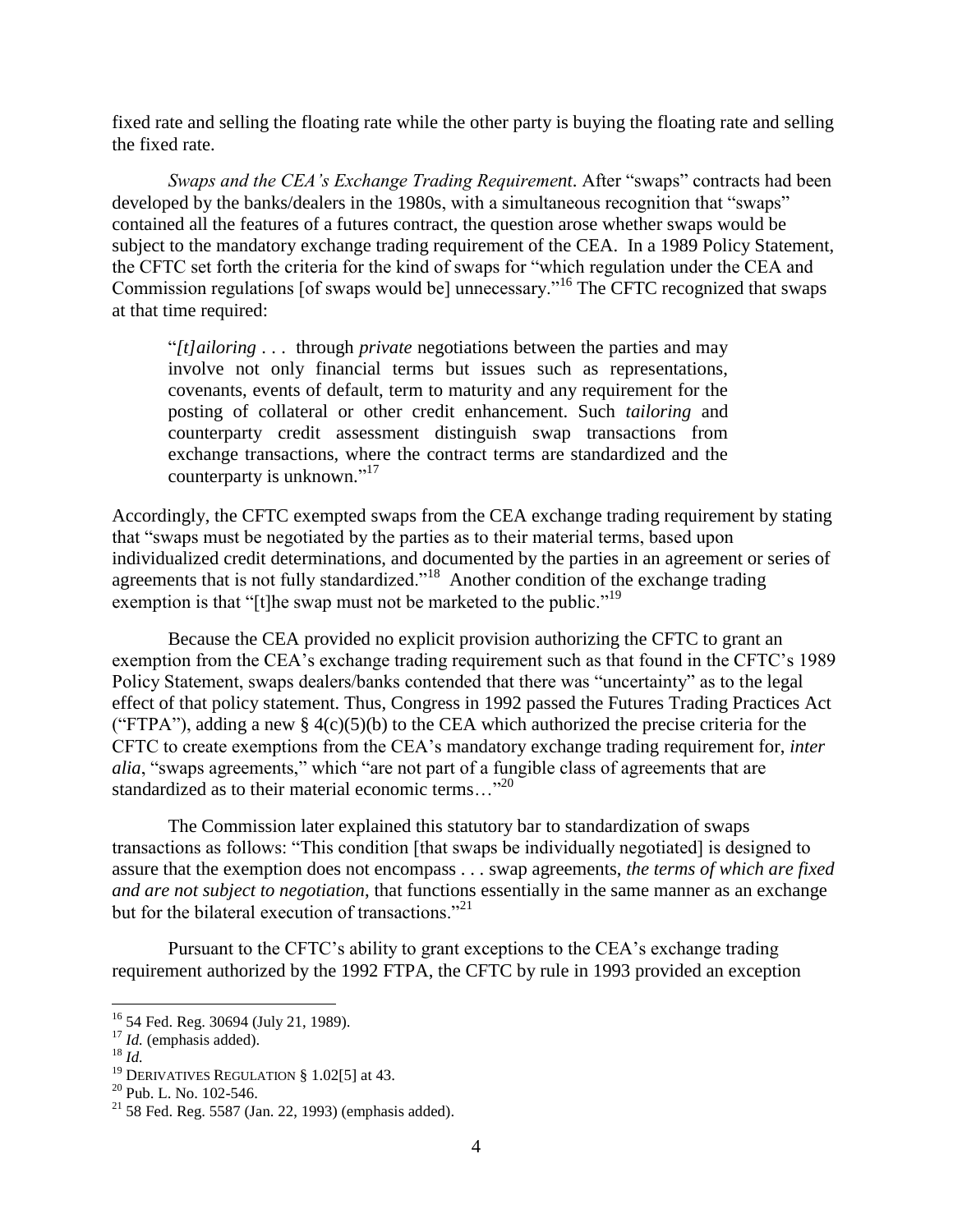from the CEA's exchange trading requirement for those swaps that were, *inter alia*, "not part of a fungible class of agreements that are standardized as to their material economic terms[.] $v^{22}$ Moreover, exempt swaps agreements were not to be "traded on or through a multilateral transaction execution facility."<sup>23</sup> In laymen's terms, "a multilateral transaction execution facility" consists of one party offering electronically a swaps agreement to many different other parties, rather than merely offering agreements on a bilateral or one-on-one basis.

*The Standardization of Swaps Through the ISDA Master Agreement*. However, even before the 1993 CFTC rule calling for negotiation of each of the material economic terms of swap was promulgated, the International Swaps and Derivatives Association (known then as the International Swaps Dealers Association) in 1992 created a standardized and copyrighted Master Agreement and related schedule to govern the execution of a swap. ISDA "was chartered in 1985 and today has over 825 member institutions." $^{24}$ 

The ISDA Master Agreement is 18 pages long with standardized, boilerplate clauses, and each page carries with it a copyright in ISDA's name. It includes the fundamental provisions without which the swaps transaction could not be understood. Included among the many contractual points resolved by the ISDA Master Agreement are "interpretation" principles  $(\P 1)$ ; "obligations", including "liability" ( $\mathbb{Z}$ ); "representations" ( $\mathbb{Z}$ ); "agreements" ( $\mathbb{Z}$ 4); "events of default and termination events" ( $\overline{5}$ ); "early termination" ( $\overline{6}$ ); "transfer" ( $\overline{7}$ ); "contractual currency" ( $\mathbb{R}$ ); "remedies" ( $\mathbb{Q}$ ); "expenses" ( $\mathbb{Z}$ 11); "notice" ( $\mathbb{Z}$ 12); "governing law and jurisdiction" ( $\P$ 13); and forty three "definitions" governing the swaps transactions ( $\P$ 14).

Accompanying the ISDA Master Agreement is a "Schedule," which is thirteen pages long, derived directly from a standardized ISDA template for that "Schedule," which, in turn, provides a standardized menu of limited choices to further define terms of the ISDA Master Agreement. The ISDA template for the Schedule is itself copyrighted on every page in ISDA's name. The ISDA standardized template for the Schedule is dependent upon, and references only, the ISDA Master Agreement.

Accompanying the ISDA Schedule is a standardized ISDA Credit Support Annex, which is sixteen pages long and also includes copyrights in ISDA's name on every page except those relating to the last of thirteen paragraphs. The first twelve paragraphs within the ISDA Credit Annex are standardized boilerplate written by ISDA. Every page is once again copyrighted in ISDA's name. Only the last paragraph concerning "elections and variables" is not standardized.

*The CFTC"s May 1998 Concept Release*. By 1998, the over-the-counter (OTC) derivatives market was growing at a rapid pace. As the CFTC noted:

―Use of OTC derivatives has grown at very substantial rates over the past few years. According to the most recent market survey by [ISDA], the notional value of new transactions reported by ISDA members in interest rate swaps, currency swaps, and interest rate options during the first half of 1997 increased 46% over the previous six-

 $\overline{\phantom{a}}$  $22$  17 C.F.R. § 35.2(b) (2009).

<sup>23</sup> *Id.* at § 35.2(d).

<sup>24</sup> Eraj Shirvani New Chairman of ISDA, News Release, April 16, 2008, *available at* [http://www.isda.org/.](http://www.isda.org/)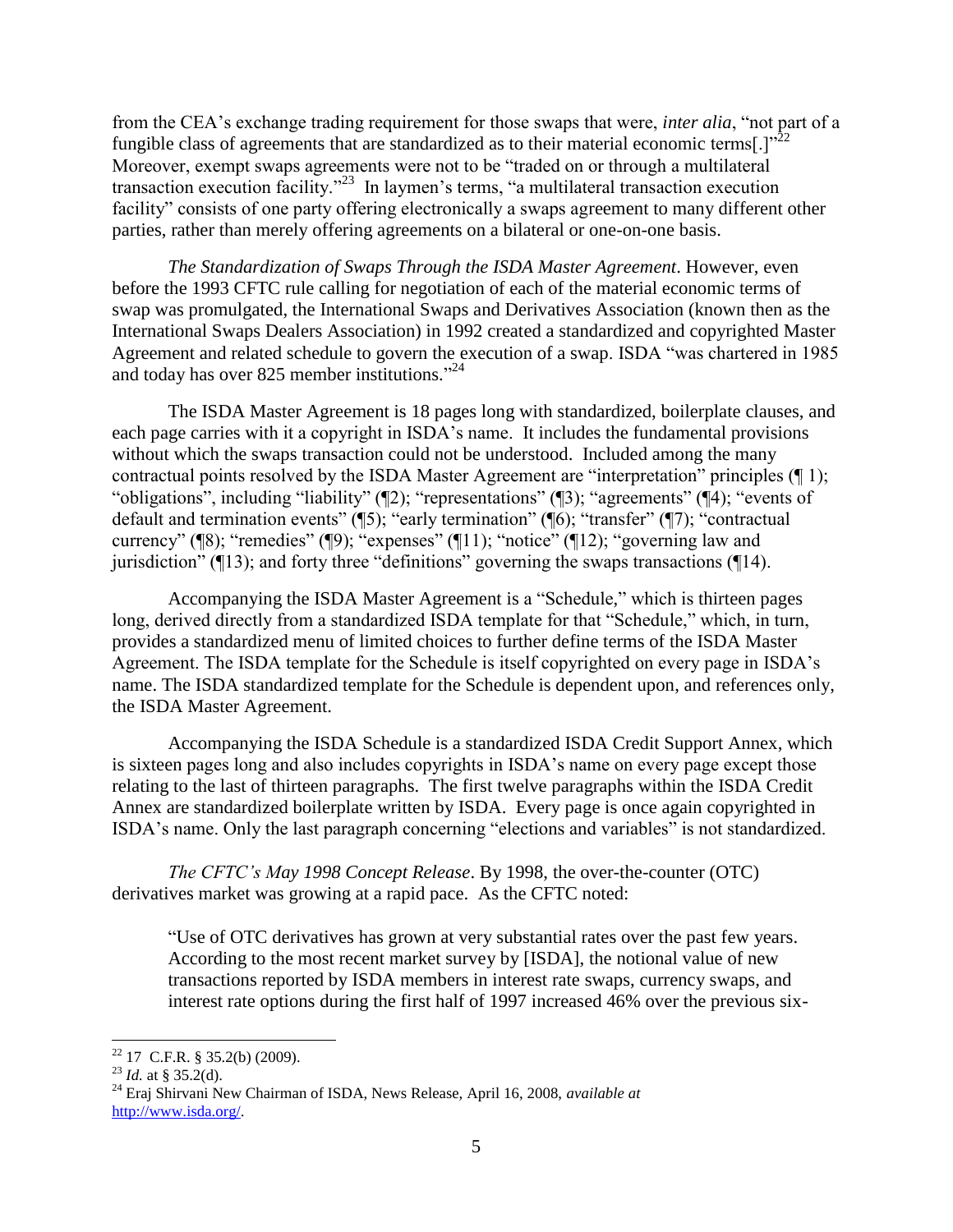month period. The notional value of outstanding contracts in these instruments was \$28.733 trillion, up 12.9% from year-end 1996, 62.2% from year-end 1995, and 154.2% from year-end 1994. ISDA's 1996 market survey noted that there were 633,316 outstanding contracts in these instruments as of year-end 1996, up 47% from year-end 1995, which in turn represented a 40.7% increase over year-end 1994.  $\ldots$ <sup>25</sup>

Also, these OTC derivatives were now, because of the ISDA Master Agreement, so standardized that they could be traded electronically on a multilateral basis, thereby exhibiting all of the trading characteristics of traditional exchange traded standardized futures contracts. 26 Because swaps were increasingly standardized and traded multilaterally, however, the market was not within the "safe harbors" exemption from the CEA regulatory requirements and protections of the CEA provided by the 1989 Swaps Policy Statement or the 1993 Swaps exemption.

On May 7, 1998, the CFTC promulgated a "concept release" on "OTC Derivatives," finding that these standardized products were almost certainly subject to the mandatory exchange trading requirement (and therefore were trading in violation of law) and calling for public comment on the development of various alternative regulatory features that would create an § 4 (c) exemption from the CEA's mandatory exchange trading.<sup>27</sup>

Any new regulatory system would be applied "prospectively," with the existing market retroactively sanctioned under the CEA.<sup>28</sup> The public was asked to answer a series of questions pertaining to what, *if any*, of the features of a fully regulated exchange trading requirement should be applied to the swaps market, *e.g*., reporting and disclosure, capital adequacy, clearing, exchange trading, regulation of intermediaries, self regulation or application of anti-fraud and anti-manipulation principles. The CFTC expressly stated that it had no preconceived notion of the answer to these questions.

*Pre-1998 Swaps Market Dysfunctions*. The motivation for this May 1998 CFTC inquiry was the fact that unregulated swaps had caused so many financial calamities. The CFTC noted:

―A number of large, well publicized, financial losses over the last few years have focused the attention of the financial services industry, its regulators, derivatives endusers, and the general public on potential problems and abuses in the OTC derivatives market. Many of these losses have come to light since the last major regulatory actions by the CFTC involving OTC derivatives, the swaps and hybrid instruments exemptions issued in January 1993. $29$ 

In footnote 6 of the concept release, the CFTC cited "Jerry A. Markham, *Commodities Regulation: Fraud, Manipulation & Other Claims,* Section 27.05 nn. 2-22.1 (1997) (listing 22

l

<sup>25</sup> 63 Fed. Reg. 26114, 26115 (May 12, 1998) *available at* [http://www.cftc.gov/opa/press98/opamntn.htm#p60\\_8020.](http://www.cftc.gov/opa/press98/opamntn.htm#p60_8020)

<sup>26</sup> *See* 63 Fed. Reg. 26114 (May 12, 1998).

<sup>27</sup> *Id.*

<sup>28</sup> *Id.* at 26114.

<sup>29</sup> *Id*. at 26114, 26115.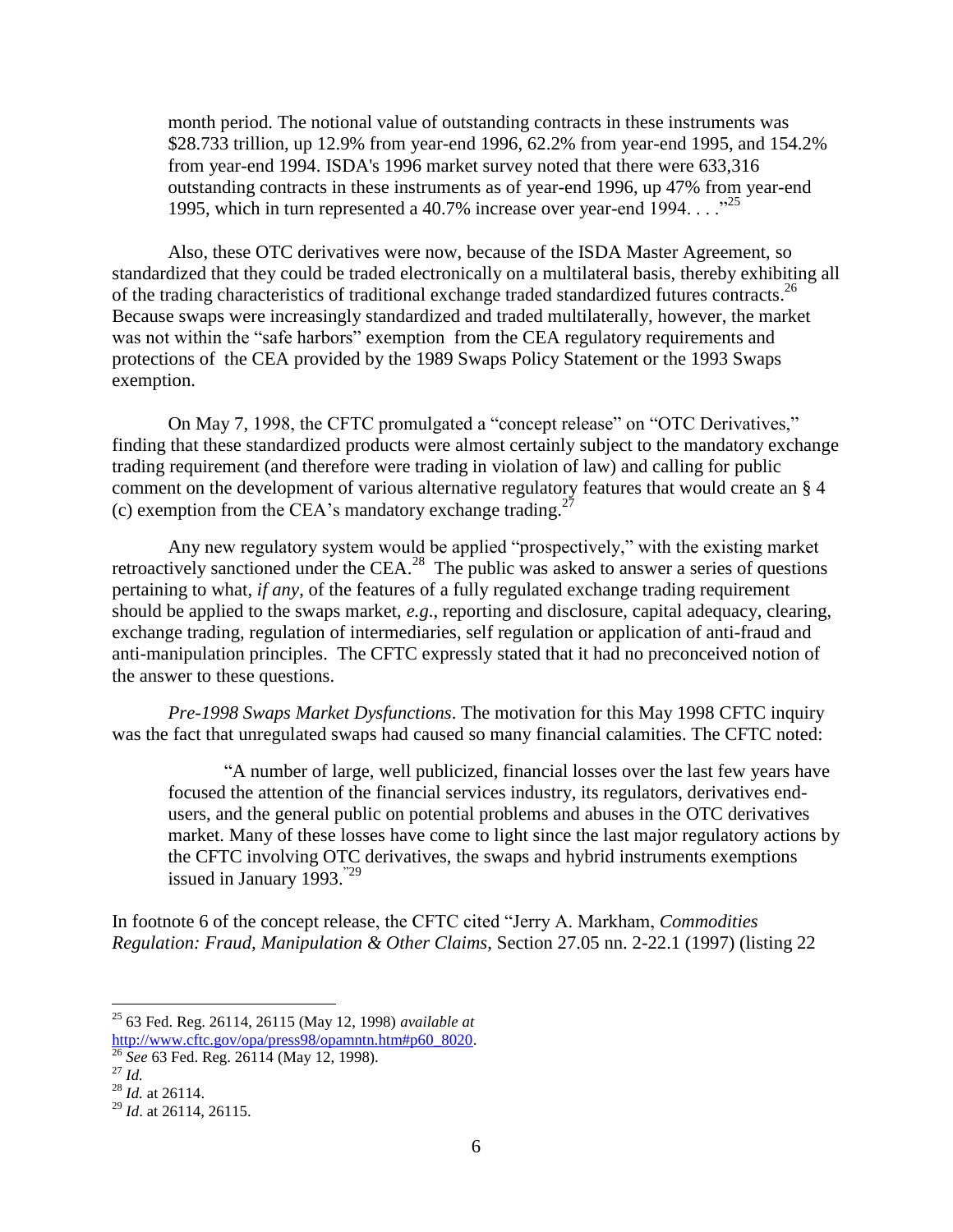examples of significant losses in financial derivatives transactions) [and] a 1997 GAO Report 4 (stating that the GAO identified 360 substantial end-user losses)."

The most prominent scandals deriving from swaps by May 1998 included the1994 bankruptcy of Orange County, the largest municipal default in the Nation's history. Orange County was one the country's wealthiest and fifth most populous. Having executed many poorly understood interest rate swaps, the county suddenly found itself facing massive debt as interest rates quickly rose. It lost approximately \$1.6 billion.<sup>30</sup> Merrill Lynch agreed to pay \$400 million to Orange County to settle claims involving the derivatives that caused Orange County's bankruptcy.

Also beginning in 1994, two large corporate clients of Bankers Trust, Gibson Greetings and Procter & Gamble, successfully sued it for defrauding them in the sale of complicated unregulated derivatives, thereby causing large customer losses. Central to that litigation success were over 6500 tape recordings of Bankers Trust employees acknowledging to each other that the bank's clients did not understand the adverse impact the derivatives transactions would have on them.

The SEC and CFTC took cooperative enforcement against Bankers Trust for violating the antifraud provisions of the federal securities and commodities laws in connection with OTC derivatives it marketed.<sup>31</sup> The SEC found that Bankers Trust violated various sections of the securities laws, including making false statements or omissions in the sale of securities, supplying materially inaccurate valuations of derivatives transactions, and failing to supervise marketing personnel.<sup>32</sup> The CFTC asserted that Bankers Trust, by its conduct, had assumed the role of a commodity trading advisor and had violated the antifraud provisions of the CEA governing such parties' activities.<sup>33</sup>

*Opposition to the CFTC Concept Release.* The CFTC's sister agencies (the Treasury, the Fed, and the SEC) within the President's Working Group were strongly opposed to the CFTC's concept release inquiry.<sup>34</sup> In response to a request from the remaining members of the President's Working Group on Financial markets issued on the very day the concept release was published, Congress eventually enacted a six month statutory moratorium to the CFTC concept release.<sup>35</sup>

*The LTCM Crisis.* However, in September 1998, Long-Term Capital Management (―LTCM‖), which was up until that time the country's largest and most successful hedge fund, nearly collapsed from the loss over a period of weeks \$4.6 billion (or about 90% of its capital) on losses from, *inter alia*, OTC derivatives positions. It was feared that LTCM's failure would have

 $^\mathrm{30}$  Mark Baldassare, WHEN GOVERNMENT FAILS: THE ORANGE COUNTY BANKRUPTCY 2-3 (1998).

<sup>&</sup>lt;sup>31</sup> U.S. Gov't Accountability Office, OTC Derivatives: Additional Oversight Could Reduce Costly Sales Practice Disputes 8 (1997).

 $32$   $\vec{I}$ *d.* at 44.

<sup>33</sup> *Id.* at 45-46.

<sup>34</sup> *Frontline: The Warning* (PBS television broadcast Oct. 20, 2009) (transcript *available at* http://www.pbs.org/wgbh/pages/frontline/warning/etc/script.html).

<sup>35</sup> *See* President's Working Group on Financial Markets, *Over-the-Counter Market and the Commodities Exchange*  Act (1999) at 13 (hereinafter "PWG 1999 OTC Report").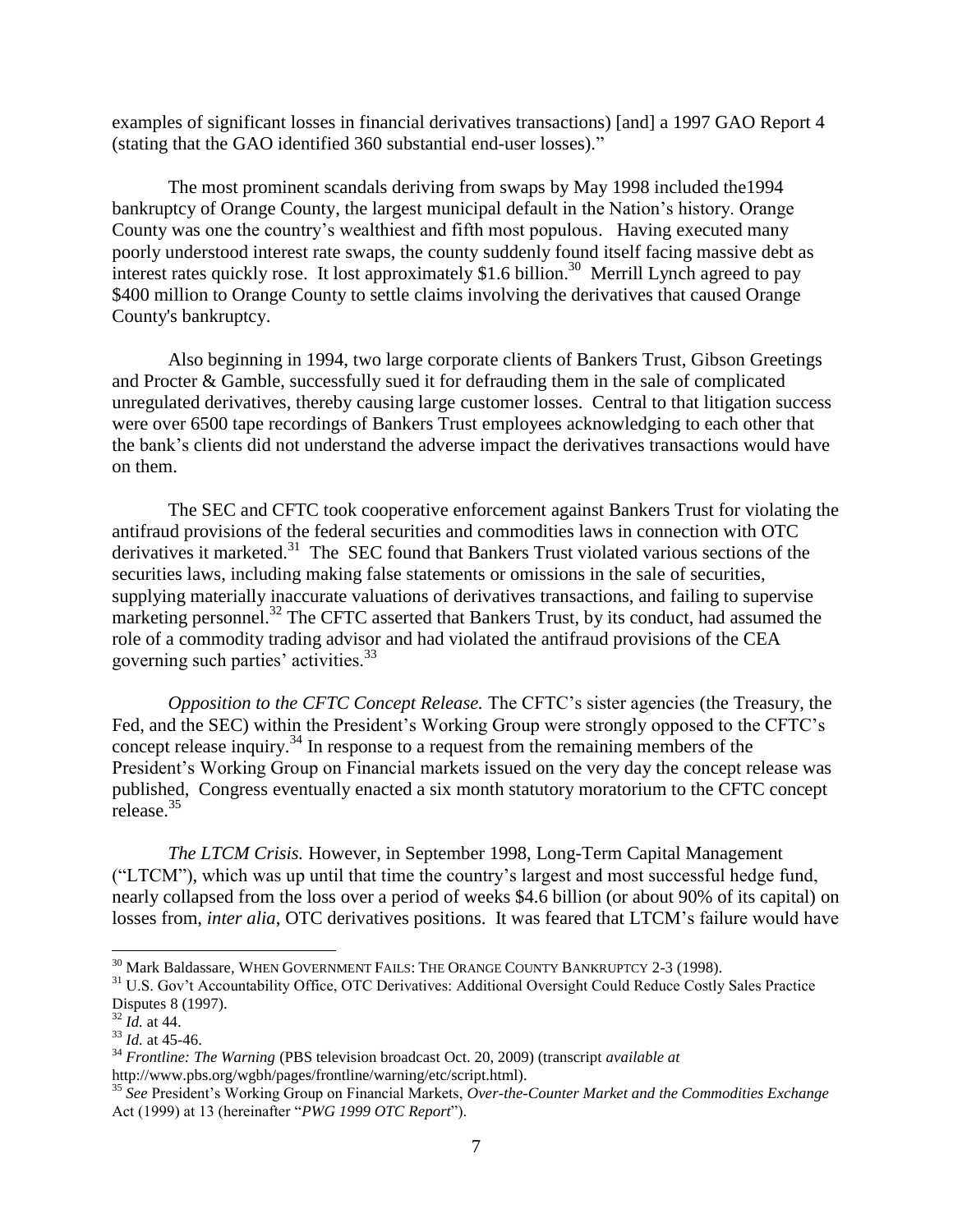created failure of many of its counterparties which were the hedge fund's OTC derivative counterparties and creditors, including some of the world's largest financial institutions. So concerned were those financial institutions about the systemic effect of LTCM's failure that, under the auspices of the New York Federal Reserve, on September 23, 1998 (with just about 48 hours of notice about LTCM's potential collapse) fourteen of those institutions contributed a total of \$3.6 billion to buy out the fund to keep it from failing. <sup>36</sup>

*The President"s Working Group"s 1999 Report on LTCM*. After a full day of hearings before the House Financial Services Committee on October 1, 1998 on the LTCM crisis, the President's Working Group was asked to prepare a report on the LTCM failure and actions that might be recommended to prevent such a potentially systemic failure in the future. In April 1999, the PWG issued that report. It noted that: "The near collapse of [LTCM] highlighted the possibility that problems at one financial institution could be transmitted to other institutions, and potentially pose risks to the financial system."<sup>37</sup>

One of the major recommendations of the April 1999 PWG report was that the SEC, the CFTC and the Treasury receive expanded authority to require OTC derivative counterparties to provide credit risk information, recordkeeping and reporting and data on concentrations, trading strategies and risk models, as well as the ability to inspect risk management models.<sup>38</sup> Fed Chairman Greenspan declined to endorse this set of recommendations, but deferred to those regulators with supervisory authority.<sup>39</sup>

*The Counterparty Risk Management Policy Group Report on the LTCM Crisis*. Shortly after the LTCM episode, twelve of the world's largest banks formed the Counterparty Risk Management Policy Group ("CRMPG") to conduct a self study of practices that led to the LTCM crisis and to recommend self regulatory practices that would prevent such an episode from reoccurring. In June 1999, CRMPG issued a detailed 57 page report, which acknowledged faulty supervision of OTC swaps' desks within their institutions and promised a broad array of management practices, including improved supervision and reporting and market practices pertaining to OTC derivatives. Included within CRMPG's recommendations was a commitment to meet informally and periodically with their primary regulator to discuss OTC "market trends" and conditions," including providing reports "detailing certain large exposure information on a consolidated basis group." $40$ 

Illustrative of a problem that would reoccur in these markets is an observation about the lack of proper documentation of OTC derivatives transactions. CRMPG states: "The global financial markets operate through an interconnected series of contracts among market participants. . . .Although written documents may not be, per se, necessary to establish a contract, *they are the best evidence of the terms of a contract and the best way to ensure that parties agree* 

<sup>&</sup>lt;sup>36</sup> Hedge Funds, Leverage, and the Lessons of Long-Term Capital Management, Report of the President's Working Group on Financial Markets (April 1999) 10 -17.

<sup>37</sup> *Id.* viii.

<sup>38</sup> *Id.* 39-40.

<sup>39</sup> *Id.* 39, note 23.

<sup>&</sup>lt;sup>40</sup> "Improving Counterparty Risk Management Practices," Counterparty Risk Management Policy Group, June 1999 10-11 *available at* [http://www.isda.org/educat/pdf/CRMPG-Report6-99.pdf.](http://www.isda.org/educat/pdf/CRMPG-Report6-99.pdf)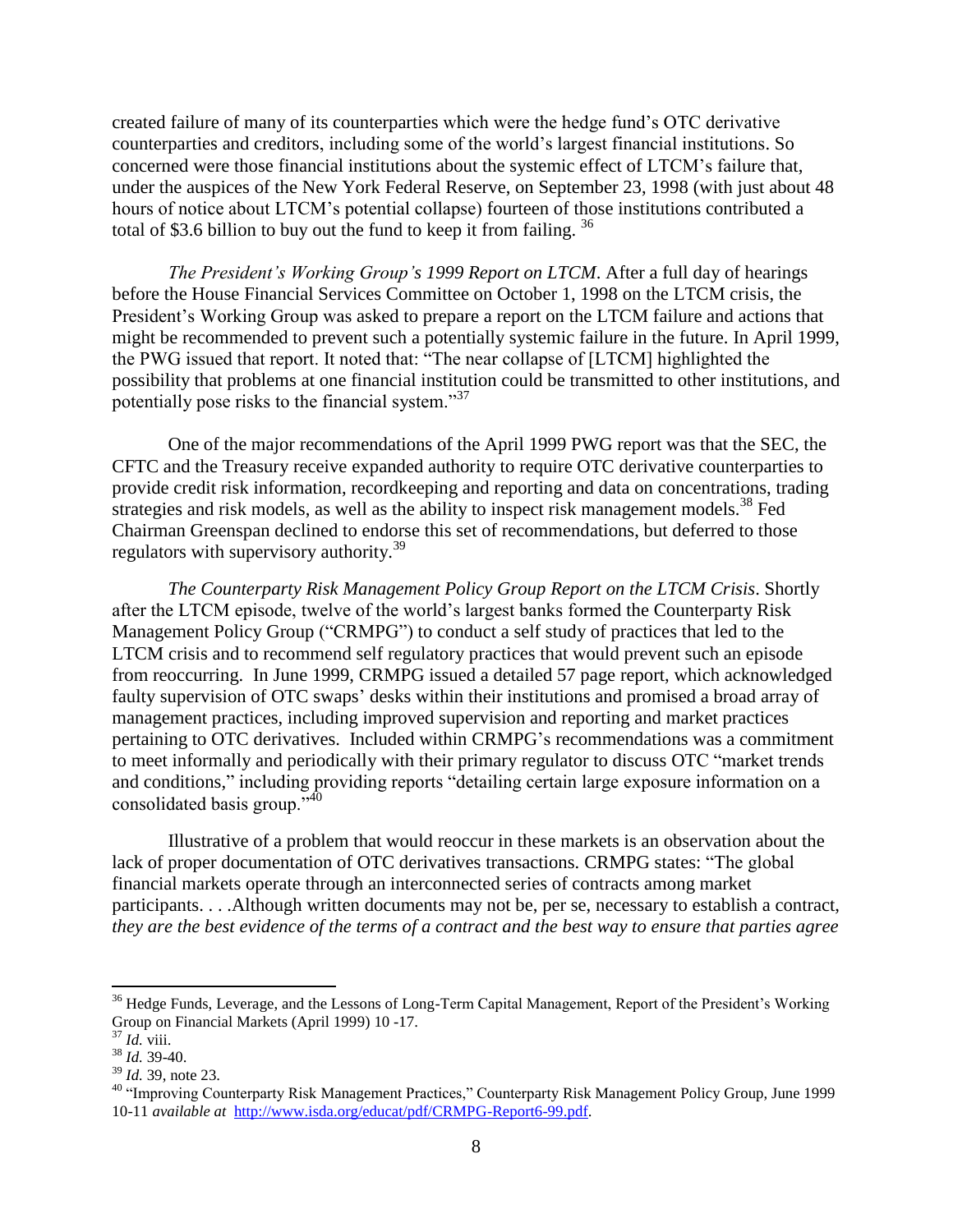*on the specific terms of a transaction.* Failure to document a transaction appropriately or expeditiously, therefore, creates risk.  $\ldots$ .<sup>741</sup>

*The 1999 PWG Report Recommending Deregulation of Swaps*. The major thrust of the CRMPG report was to oppose "new regulation . . .It would be a mistake to attempt to codify risk management practices in that fashion.<sup> $42$ </sup> Not only were no new regulations promulgated (nor were the informal meetings with regulators initiated proposed by CRMPG ever initiated), by November 1999, the PWG (in a seeming reversal from its April 1999 Report) was recommending to Congress that financial OTC derivatives totally be deregulated. In a cover letter for that report, then Secretary of the Treasury Lawrence Summers explained:

―Over-the-counter derivatives have transformed the world of finance, increasing the range of financial products available to corporations and investors and fostering more precise ways of understanding, quantifying, and managing risk. These important markets are large and growing rapidly. At the end of 1998, the estimated notional value of OTC derivative contracts was \$80 trillion, according to the Bank for International Settlements. In addition, these global markets have been marked by innovation in products and trading and settlement mechanisms.

A cloud of legal uncertainty has hung over the OTC derivatives markets in the United States in recent years, which, if not addressed, could discourage innovation and growth of these important markets and damage U.S. leadership in these arenas by driving transactions off-shore...."

The central and key recommendation within the PWG 1999 Report with respect to "OTC" derivatives" was that Congress provide "[a]n exclusion from the CEA ["s regulatory requirements] for bilateral transactions between sophisticated counterparties (other than transactions that involve non-financial commodities with finite supplies)  $\ldots$ <sup>43</sup>

*The Commodity Futures Modernization Act of 2000"s Deregulation of Swaps*. Accordingly, on December 15, 2000, Congress passed and on December 21, 2000, President Clinton signed into law the Commodity Futures Modernization Act of 2000 ("CFMA").<sup>44</sup> The CFMA removed OTC derivatives transactions, including energy futures transactions, from all requirements of exchange trading and clearing under the CEA so long as the counterparties to the swap were "eligible contract participants". Generally speaking, a counterparty to be an "eligible" contract participant" had to have in excess of \$10 million in total assets with some limited exceptions allowing lesser amounts in the case of an individual using the swap for risk management purposes.<sup>45</sup>

Thus, the OTC derivatives market (at that time according to Secretary Summers amounting to \$80 trillion notional value) was exempt from the CEA's capital adequacy

<sup>42</sup> *Id.* 2

 $\overline{a}$ 

<sup>41</sup> *Id.* 37 (emphasis added).

<sup>43</sup> *PWG OTC Report 1999* Report at 2.

<sup>44</sup> Public Law 106-554, 114 Stat. 2763.

<sup>&</sup>lt;sup>45</sup> DERIVATIVES REGULATION,  $\S 1.18[5]$  at 328-29 (2004 ed.)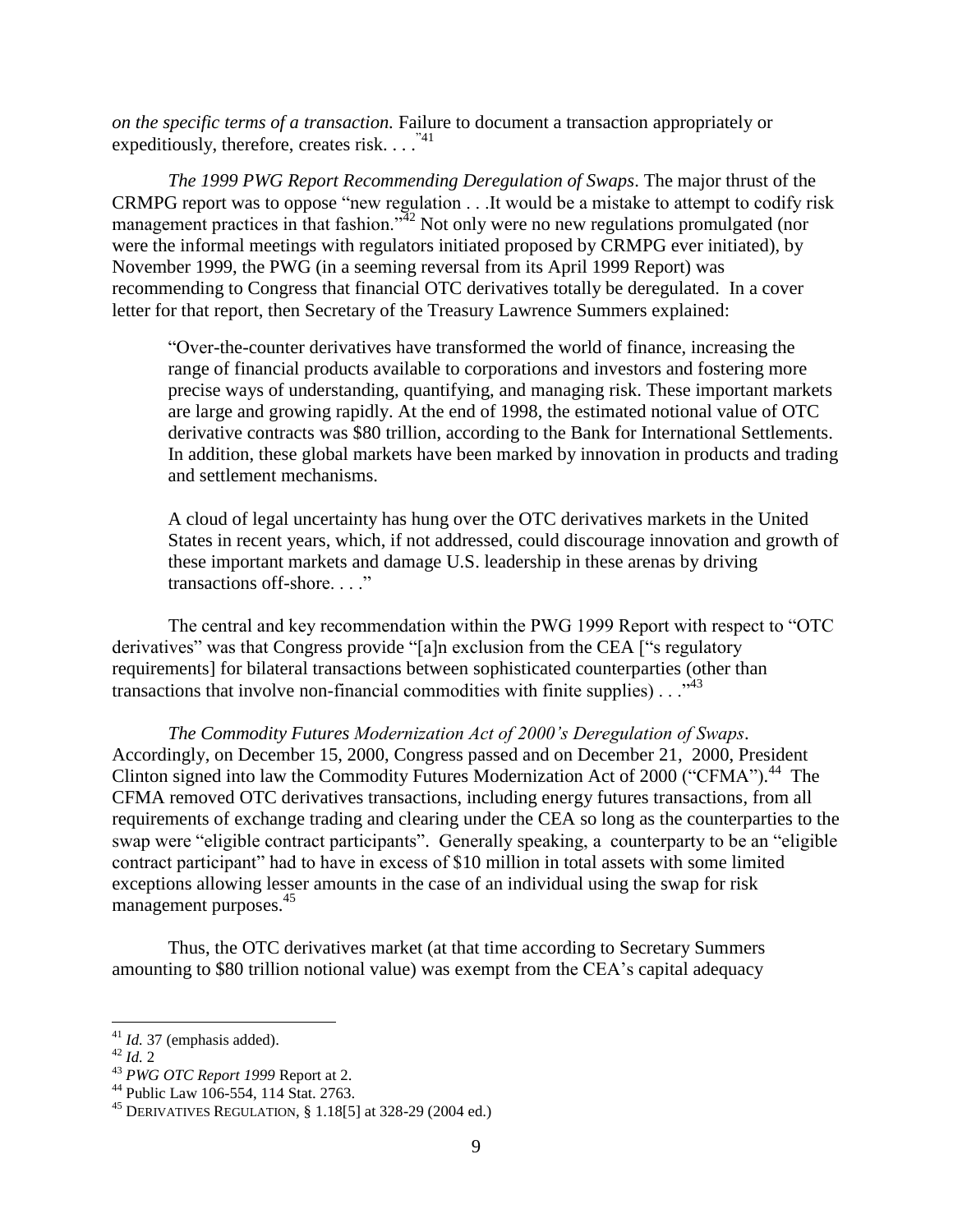requirements; reporting and disclosure; regulation of intermediaries; self regulation; any bars on fraud, manipulation<sup>46</sup> and excessive speculation; and requirements for clearing.

The SEC was similarly barred from OTC derivatives oversight except for the limited fraud jurisdiction it maintained over securities-based swaps. During the TARP hearings in September 2008, then-SEC Chairman Christopher Cox warned Congress about the need for "immediate legislative action," because he viewed OTC credit derivatives market as a "regulatory blackhole."<sup>47</sup>

Recognizing that the deregulation of swaps would remove the Act's bar against excessive speculation in regulated exchange traded futures, the CFMA also expressly preempted state gaming and anti-bucket shop laws,<sup>48</sup> which would have barred the otherwise unregulated speculative activity authorized by the CFMA.

Finally, to ensure that not even the CFMA itself could be used as a basis to challenge the legality of a swap, the Act provides that "[n]o agreement, contract, or transaction between eligible contract participants . . .shall be void, voidable, or unenforceable . . .based *solely on the failure* . . . to comply with . . .this Act . . .<sup>,49</sup>

*Conclusions about the Deregulatory Effect of the CFMA*. In sum, what was then estimated to be this multi-trillion dollar OTC derivatives market was removed from almost all pertinent federal and state enforcement to which trading markets had been subject since the New Deal, as well as a central premise of the common law of contracts, *i.e.,* that illegal contracts are subject to a declaration of unenforceability. In effect, almost no law applied to this market.

l

<sup>&</sup>lt;sup>46</sup> Unlike financial swaps, which were "*excluded*" from the exchange trading requirement, including fraud and manipulation prohibitions, energy and metals swaps, while relieved of the exchange trading, continued to be subject to fraud and manipulation prohibitions; they were therefore labeled by the CFMA as "*exempt*" transactions. *Compare* § 2(g) (relating to financial swaps) with § 2 (h) relating to energy and metals swaps. *See also* Charles W. Edwards, James Hamilton and Heather Montgomery, Commodity Futures Modernization Act of 2000: Law and Explanation at 28 (CCH, 2001) (hereinafter "CFMA Law and Explanation") (quoting remarks of Sen. Tom Harkin, 146 Cong. Rec. S11896, December 15, 2000, "The Act continues the CFTC's antifraud and anti-manipulation authority with regard to exempt transaction in energy and metals derivative markets.‖). By exempting metals and energy swaps from exchange trading, Congress disagreed with the unanimous recommendation of the PWG that swaps concerning "finite" supplies not be removed from the exchange trading mandate of the CEA.

<sup>47</sup> Robert O'Harrow, Jr. and Brady Dennis, *Downgrades and Downfall*, WASH. POST, Dec. 31, 2008, at A1(stating ―‗The regulatory blackhole for credit-default swaps is one of the most significant issues we are confronting on the current credit crisis,' Cox said, 'it requires immediate legislative action.'").

 $^{48}$  DERIVATIVES REGULATION § 4.04 $[11]$  at 975 (referencing 7 U.S.C. §16(e)(2)).

 $^{49}$  7 U.S.C. § 25 (a) (4) (emphasis added).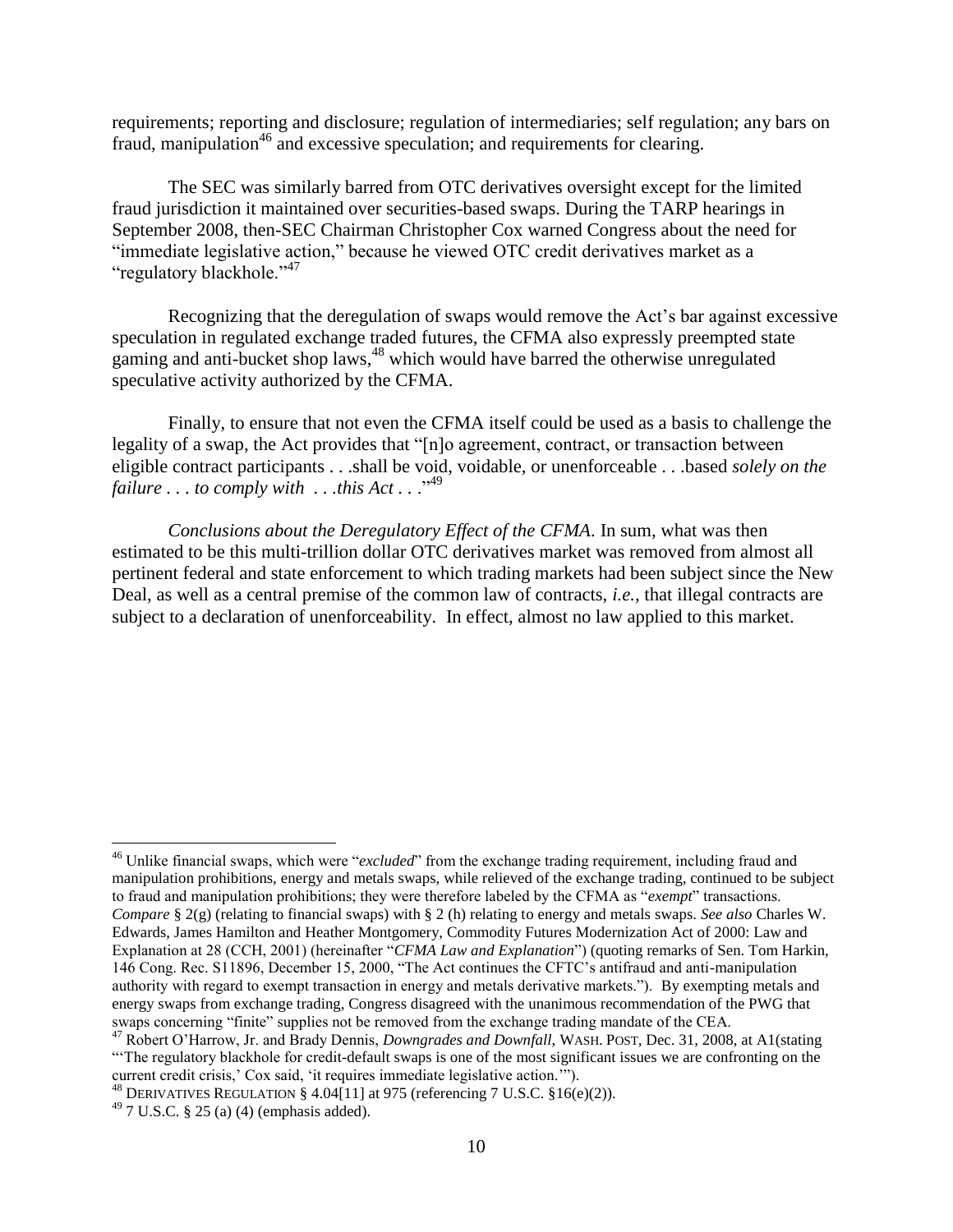#### **Credit Default Swaps and the Economic Meltdown in the Fall of 2008**

*The Swaps Market in the Fall of 2008*. In October 2008, the notional value of the unregulated OTC market was estimated to be in excess of  $$600$  trillion.<sup>50</sup> Included within that amount was estimated to somewhere between \$35-65 trillion in credit default swaps ("CDSs").<sup>51</sup>

While the Federal Reserve has estimated generally that 3% of the notional amount of a swap is the amount at risk in swaps transactions, a credit default swaps' insurance like aspects mean that if a default is triggered, the entire amount of the sum guaranteed is at risk. While the Federal Reserve's 3% figure establishing amount at risk has been deemed by many (including me) to be far too low, combining even the *lower* figure for the value of outstanding CDS (\$35 trillion) in September 2008 with Fed's 3% of the remaining notional value (\$565 trillion), the resulting amount at risk at the time of the meltdown (about \$52 trillion) almost equaled the world's GDP. Even using the most conservative figures for the sake of argument, \$52 trillion is a very large figure.

*Widespread Recognition That CDS Played Key Role in the Meltdown*. It is now almost universally accepted that the unregulated multi-trillion dollar OTC CDS market helped foment a mortgage crisis, then a credit crisis, and finally a "once-in-a-century" systemic financial crisis that, but for huge U.S. taxpayer interventions, would have in the fall of 2008 led the world economy into a devastating Depression. Before explaining below the manner in which credit default swaps fomented this crisis, it worth citing in the margin those many economists, $52$ 

<sup>50</sup> *See* Barrett Sheridan, *600,000,000,000,000? It's a number no one questions, but the size of the derivatives market is not as shocking as it looks*, NEWSWEEK, Oct. 18, 2008, *available at* [http://www.newsweek.com/2008/10/17/600-000-000-000-000.html.](http://www.newsweek.com/2008/10/17/600-000-000-000-000.html)

<sup>51</sup> *See* Bank for International Settlements, BIS Quarterly Review (September, 2008), *available at*  [http://www.bis.org/publ/qtrpdf/r\\_qa0809.pdf#page=108.](http://www.bis.org/publ/qtrpdf/r_qa0809.pdf#page=108)

<sup>52</sup> *See* Ben Moshinsky, [*Joe*] *Stiglitz says Banks Should Be Banned From CDS Trading*, BLOOMBERG.COM, Oct. 12, 2009,<http://noir.bloomberg.com/apps/news?pid=newsarchive&sid=a65VXsI.90hs> (last visited on June 25, 2010); Paul Krugman, Op-Ed., *Looters in Loafers*, N.Y. TIMES, April 18, 2010, *available at*

<http://www.nytimes.com/2010/04/19/opinion/19krugman.html?dbk> (last visited on June 27, 2010); Alan S. Blinder, *The Two Issues to Watch on Financial Reform - We need an independent consumer watchdog and strong derivatives regulation. Industry lobbyists are trying to water them down*, WALL ST. J., April 22, 2010, *available at* <http://online.wsj.com/article/SB10001424052748704133804575197852294753766.html> (last visited on June 27,

<sup>2010);</sup> Written Statement of James K. Galbraith, *Wall Street Fraud and Fiduciary Duties: Can Jail Time Serve as an Adequate Deterrent for Willful Violations?: Hearing Before the Subcommittee on Crime and Drugs, S. Judiciary Comm.*, May 4, 2010, *available at* <http://utip.gov.utexas.edu/Flyers/GalbraithMay4SubCommCrimeRV.pdf> (last visited on June 26, 2010); Henry T. C. Hu, *"Empty Creditors" and the Crisis*, WALL ST. J., April 10, 2009, at A13.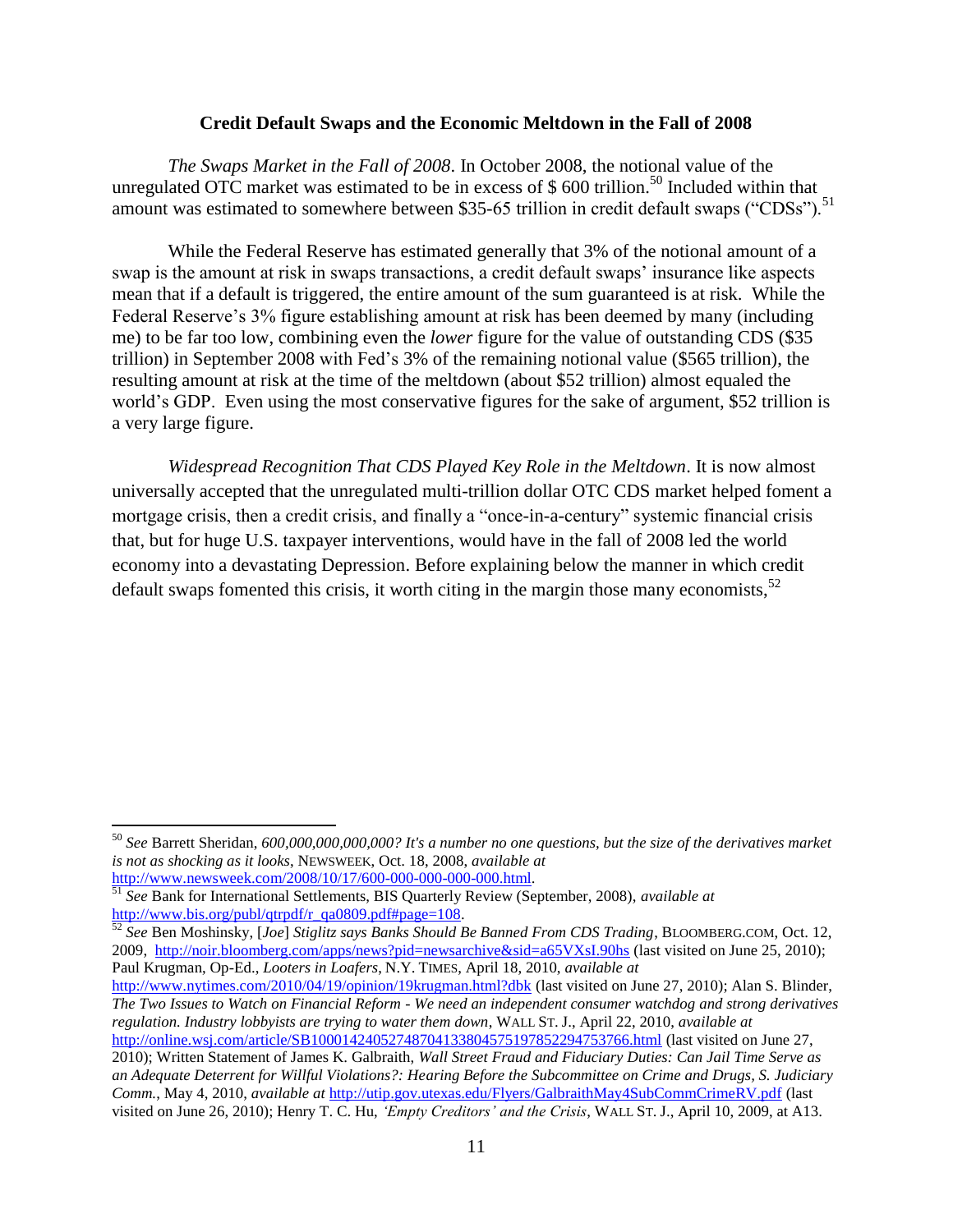regulators,<sup>53</sup> market observers,<sup>54</sup> and financial columnists<sup>55</sup> who have described the central role unregulated CDS played in the crisis.

Even those once skeptical of arguments about the dangers of OTC derivatives have joined this chorus. In warning Congress about badly-needed financial regulatory reform efforts when it considered the TARP legislation in Senate hearings before the Senate Banking Committee in September, 2008, then-SEC Chairman Christopher Cox called the CDS market a "regulatory blackhole" in need of "immediate legislative action."<sup>56</sup> Former SEC Chairman Arthur Levitt and even former Fed Chair Alan Greenspan—both of whom supported the CFMA

 $\overline{\phantom{a}}$ <sup>53</sup> *See* Remarks of Chairman Gary Gensler, OTC Derivatives Reform, Chatham House, London (March 18, 2010) (―OTC derivatives were at the center of the 2008 financial crisis. . . .Capital requirements should take into account the unique risks that credit default swaps (CDS) pose.); Testimony of Alan Greenspan, Committee of Government oversight and Reform (Oct.23, 2008); Edmund L. Andrews, *Greenspan Concedes Error on Regulation*, N.Y. TIMES, Oct. 23, 2008, *available at* <http://www.nytimes.com/2008/10/24/business/economy/24panel.html> (last visited on June 22, 2010); Peter S. Goodman, *Taking a Hard New Look at a Greenspan Legacy*, N.Y. TIMES, Oct. 8, 2008, *available at* <http://www.nytimes.com/2008/10/09/business/economy/09greenspan.html?pagewanted=all> (last visited on June 26, 2010); Anthony Faiola, *Ellen Nakashima and Jill Drew, The Crash Risk and Regulation: What Went Wrong*, WASH. POST, Oct. 15, 2008, *available at* [http://www.washingtonpost.com/wp-](http://www.washingtonpost.com/wp-dyn/content/article/2008/10/14/AR2008101403343_pf.html)

[dyn/content/article/2008/10/14/AR2008101403343\\_pf.html](http://www.washingtonpost.com/wp-dyn/content/article/2008/10/14/AR2008101403343_pf.html) (last visited on June 22, 2010); Greg Robb, *Roots of credit crisis laid at Fed"s door*, MARKETWATCH, Oct. 24, 2007[, http://www.marketwatch.com/story/roots-of-credit](http://www.marketwatch.com/story/roots-of-credit-crisis-found-at-the-feds-door-says-expert)[crisis-found-at-the-feds-door-says-expert](http://www.marketwatch.com/story/roots-of-credit-crisis-found-at-the-feds-door-says-expert) (last visited on June 26, 2010); Written Testimony of New York Insurance Superintendent Eric Dinallo, *Review of the Role of Credit Derivatives in the U.S. Economy*: Before the H. Comm. on Agriculture, Nov. 20, 2008, *available at* <http://www.ins.state.ny.us/speeches/pdf/sp0811201.pdf> (last visited on June 27, 2008).

[http://www.cii.org/UserFiles/file/resource%20center/investment%20issues/Investors'%20Working%20Group%20Re](http://www.cii.org/UserFiles/file/resource%20center/investment%20issues/Investors) [port%20\(July%202009\).pdf](http://www.cii.org/UserFiles/file/resource%20center/investment%20issues/Investors) (last visited on June 27, 2010); Janet Tavakoli, *Washington Must Ban U.S. Credit Derivatives as Traders Demand Gold (Part One)*, HUFFINGTON POST, March 8, 2010, *available at* [http://www.huffingtonpost.com/janet-tavakoli/washington-must-ban-us-cr\\_b\\_489778.html](http://www.huffingtonpost.com/janet-tavakoli/washington-must-ban-us-cr_b_489778.html) (last visited on June 27, 2010).

<sup>54</sup> *See* Jonathan Berr, *George Soros wants to outlaw credit default swaps*, DAILYFINANCE, June 12, 2009, [http://www.dailyfinance.com/story/george-soros-wants-to-outlaw-credit-default-swaps/19065423/#](http://www.dailyfinance.com/story/george-soros-wants-to-outlaw-credit-default-swaps/19065423/) (last visited on June 26, 2010); Henny Sender, *Greenlight Capital founder[David Einhon] calls for CDS ban*, FINANCIAL TIMES, Nov. 6, 2009, *available at* <http://www.ft.com/cms/s/0/6b1945e6-caf9-11de-97e0-00144feabdc0.html> (last visited on June 25, 2010); INVESTOR'S WORKING GROUP, U.S. FINANCIAL REGULATORY REFORM: THE INVESTORS' PERSPECTIVE (July 2009), *available at*

<sup>55</sup> *See* Gretchen Morgenson, *Credit default swap market under scrutiny*, N.Y. TIMES, Aug. 10, 2008, *available at* [http://www.nytimes.com/2008/08/10/business/worldbusiness/10iht-](http://www.nytimes.com/2008/08/10/business/worldbusiness/10iht-morgen11.1.15138610.html?_r=2&pagewanted=all)

[morgen11.1.15138610.html?\\_r=2&pagewanted=all](http://www.nytimes.com/2008/08/10/business/worldbusiness/10iht-morgen11.1.15138610.html?_r=2&pagewanted=all) (last visited on June 27, 2010); Vikas Bajaj, *Surprises in a Closer Look at Credit-Default Swaps*, N.Y. TIMES, Nov. 4, 2008, *available at*

<http://www.nytimes.com/2008/11/05/business/05swap.html> (last visited on June 27, 2010); Jon Hilsenrath, *Worst Crisis Since "30s, With No End In Sight*, WALL ST. J., Sept. 18, 2008; Jeff Madrick, *At the Heart of the Crash*, NY REVIEW OF BOOKS (May 11, 2010) (reviewing MICHAEL LEWIS, THE BIG SHORT: INSIDE THE DOOMSDAY MACHINE), *available at* <http://www.nybooks.com/articles/archives/2010/jun/10/heart-crash/?pagination=false> (last visited on June 27, 2010); LAWRENCE G. MCDONALD & PATRICK ROBINSON, A COLOSSAL FAILURE OF COMMON SENSE: THE INSIDE STORY OF THE COLLAPSE OF LEHMAN BROTHERS (2009); Robert Johnson, *Credible Resolution – What It Takes to End Too Big to Fail*, *in* ROOSEVELT INSTITUTE, MAKE MARKETS BE MARKETS 117-133 (2009).

<sup>&</sup>lt;sup>56</sup> "The regulatory blackhole for credit-default swaps is one of the most significant issues we are confronting on the current credit crisis," Cox said, 'it is requires immediate legislative action."). Robert O'Harrow Jr. and Brady Dennis, *Downgrades and Downfall*, WASHINGTON POST, Dec. 31, 2008, at A1, *available at*  http://www.washingtonpost.com/wp-dyn/content/article/2008/12/30/AR2008123003431.html.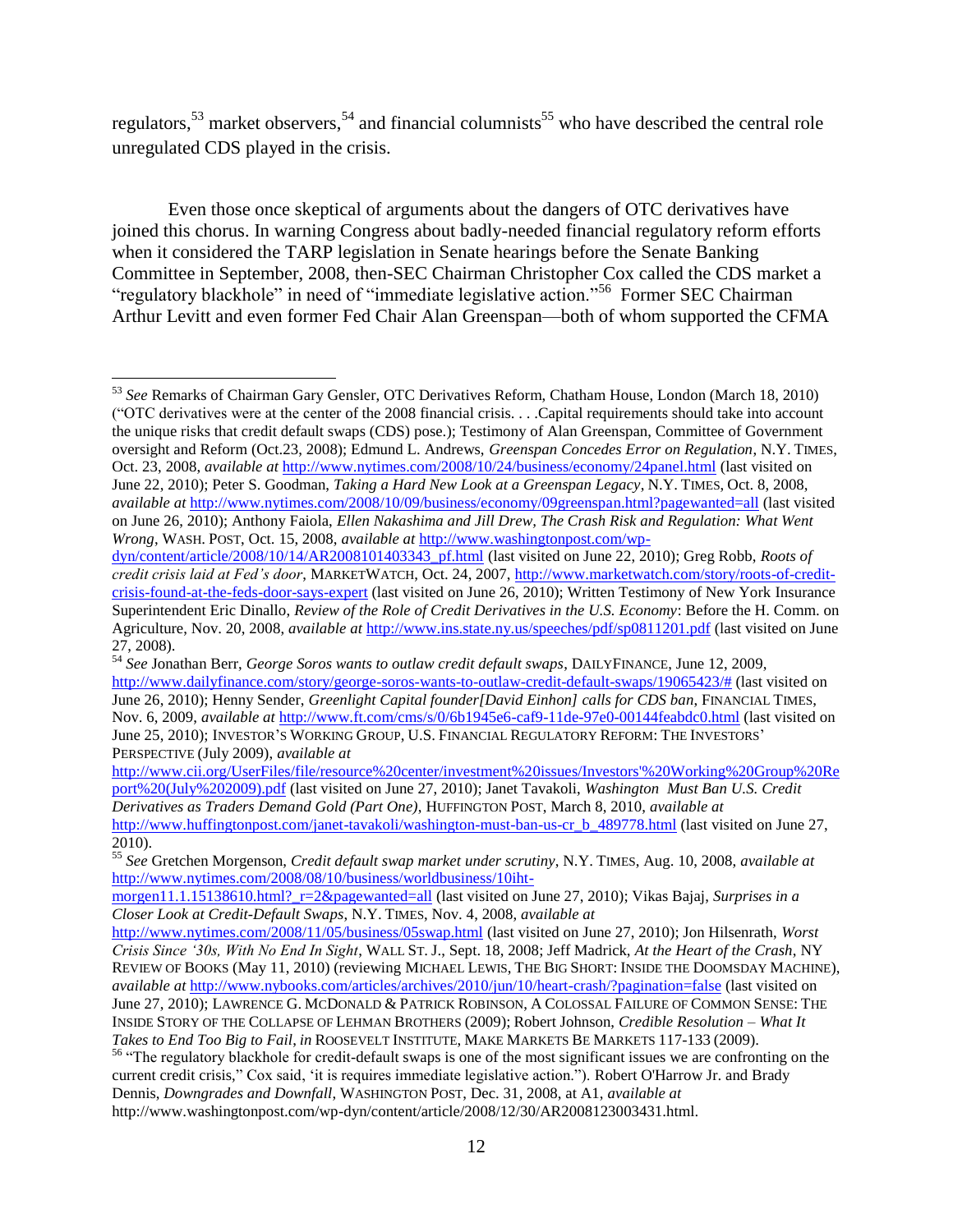in 2000—have acknowledged that the deregulation of the CDS market contributed to the fall 2008 economic downfall.<sup>57</sup>

*The Pre-meltdown Actions on CDS of the NY Fed and the Counterparty Risk Management Policy Group*. Moreover, important actions taken by regulators and market participants in the prior years running up to the meltdown further indicate the central role that credit derivatives were to play in causing the meltdown. For example, in September 2005, then New York Fed President Timothy Geithner summoned representatives of 14 of the world's largest banks, expressing concerns about substantial backlogs in the documentation of credit derivatives. He asked the banks to clear up 80% of the backlog within a year. One report concerning Geithner's concerns stated: "Though transactions become legally binding once agreed to over the telephone, regulators are concerned that the backlog of confirmations would become an operational nightmare if credit markets were rocked by, for example, a series of corporate defaults."<sup>58</sup>

Geithner also asked the banks "to form a clearing house for trillions of dollars in complicated derivatives contracts."<sup>59</sup> Within a year the banks were able to claim that 94% of the backlog in credit derivatives had been erased.<sup>60</sup> However, Geithner's call for the development of a clearing mechanism was not adopted prior to the 2008 meltdown.<sup>61</sup>

The swaps dealers' self study organization – CRMPG – also issued two reports in July 2005 and July 2008, making it clear that there were internal concerns about the viability of the credit derivative market. The former report highlighted problems in the trading of those OTC derivatives, including the frequent assignment to institutions not part of the original deal that made it hard to know who the CDS counterparties were, especially in an era of poor transaction documentation. <sup>62</sup> The 2005 report also sounded the ominous note that the financial services industry "has very limited experience with settling large numbers of transactions" following a significant credit default.<sup>63</sup> The 2008 CRMPG report expressed sufficient concern about credit derivative settlement processes that it "urge[d] swift industry action to create a clearinghouse for

<sup>57</sup> Peter S. Goodman, *Taking a Hard New Look at a Greenspan Legacy*, N.Y. TIMES, Oct. 8, 2008, *available at* <http://www.nytimes.com/2008/10/09/business/economy/09greenspan.html?pagewanted=all> (last visited on June 26, 2010).

<sup>58</sup> *N.Y. Fed Hails Banks" Progress In addressing Credit Derivatives Issues*, 37 Sec. Reg. & L. Rep. [No. 41, at 1713] (Oct. 17, 2005).

<sup>59</sup> Robert Lenzner, *Geithner Gets It Right*, FORBES, June 13, 2008, *available at*

[http://www.forbes.com/2008/06/13/geithner-banks-fed-oped-cx\\_rl\\_0613croesus.html;](http://www.forbes.com/2008/06/13/geithner-banks-fed-oped-cx_rl_0613croesus.html) Yalman Onaran and Michael McKee*, In Geithner We Trust Eludes Treasury as Market Fails to Recover*, BLOOMBERG, Feb. 25, 2009, *available at*

[http://www.bloomberg.com/apps/news?pid=washingtonstory&sid=aLhs5Byln00k.](https://mail.montgomerycountymd.gov/exchweb/bin/redir.asp?URL=http://www.bloomberg.com/apps/news?pid=washingtonstory%26sid=aLhs5Byln00k)

<sup>60</sup> *See* A RETROSPECTIVE OF ISDA'S ACTIVITIES 2006-2007 5, INTERNATIONAL SWAPS AND DERIVATIVES ASSOCIATION, INC.

<sup>61</sup> *See* Onaran and McKee, *supra* note 56.

<sup>62</sup> *See* COUNTERPARTY RISK MANAGEMENT POLICY GROUP (CRMPG) II, TOWARD GREATER FINANCIAL STABILITY:

A PRIVATE SECTOR PERSPECTIVE (2005), *available at* [http://www.crmpolicygroup.org/crmpg2/docs/CRMPG-II.pdf.](http://www.crmpolicygroup.org/crmpg2/docs/CRMPG-II.pdf) <sup>63</sup> *Id.* at 113.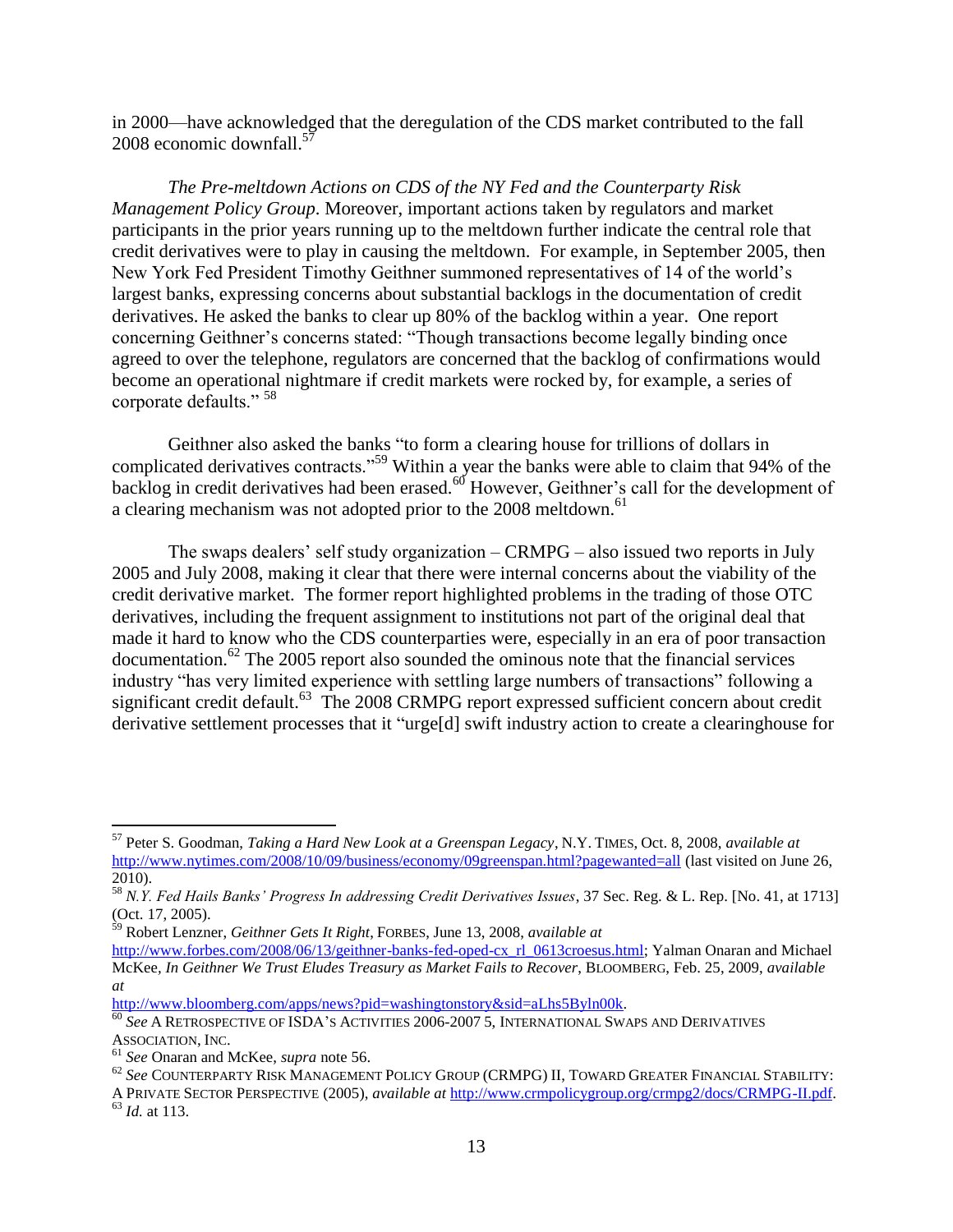OTC derivatives, *starting with CDS*."<sup>64</sup> This was certainly an internal industry acknowledgement that all was not well with the CDS market at that time.

*How CDS Were Used to Undermine the Subprime Market*. I know that this Commission has already studied with care the securitization process as it related to the meltdown. What must be understood now is the manner in which the CDS market heightened substantially risks posed by securitization. In brief, the securitization of subprime mortgage loans evolved to embed simple mortgage backed securities ("MBS") within highly complex collateralized debt obligations ("CDOs"). As this Commission well knows, these CDOs constituted the pulling together and dissection into "tranches" of huge numbers of MBS, theoretically designed to diversify and offer gradations of risk to those who wished to invest in subprime mortgages.

However, investors became unmoored from the essential risk underlying loans to noncredit worthy individuals by the continuous reframing of the form of risk (*e.g.,* from subprime mortgages to MBS to CDOs); the false assurances given by credit rating agencies that were misleadingly high evaluations of the CDOs; and, most importantly, by the purported "insurance" offered on CDOs in the form of CDSs as a seeming safety net to these risky investments.

*How CDS Worked*. The CDS "swap" was the exchange by one counterparty of a "premium" for the other counterparty's "guarantee" of the financial viability of a CDO. While CDSs have all the hallmarks of insurance, issuers of CDSs in the insurance industry, specially the bond insurers ("monolines") enticed into underwriting CDS, were urged by swaps dealers not to refer to it as "insurance" out of a fear that CDSs would be subject to insurance regulation by state insurance commissioners, which would have included, *inter alia*, strict capital adequacy requirements.<sup>65</sup> By using the term "swaps," CDSs fell into the regulatory "blackhole" afforded by the CFMA's "swaps" exclusion (Section  $2(g)$ ) because no federal agency had direct supervision over, or even advance knowledge of, what went on in the private, bilateral world of "swaps."

*The CFMA Eliminated All Fail Safes for CDS.* Accordingly, all of the "fail safes" that apply to the regulated equities market and that had applied to the regulated futures markets were, by virtue of the CFMA, turned off at the time of the meltdown. There were no clearing requirements to ensure that CDS commitments were adequately capitalized. There were no exchange trading requirements, which would have allowed the market to regularly and transparently price these assets; rather than leaving such pricing to the highly contentious mathematical algorithms that constitute the disputatious mark to model system of pricing.

There were also no recordkeeping and reporting requirements, the latter of which might have, in and of themselves, sent signals to prudential and market regulators that systemically

 $\overline{a}$ 

<sup>64</sup> *See* CRMPG III, CONTAINING SYSTEMIC RISK: THE ROAD TO REFORM 1 (2008), *available at* [http://www.crmpolicygroup.org/docs/CRMPG-III.pdf.](http://www.crmpolicygroup.org/docs/CRMPG-III.pdf)

<sup>65</sup> *The Role of Financial Derivatives in the Current Financial Crisis: Hearing before the Senate Agricultural Comm., 110th Cong.* (October 14, 2008) (opening statement of Eric Dinallo, Superintendent, and New York State Insurance Dept.) (stating "We engaged in the ultimate moral hazard... no one owned the downside of their underwriting decisions, because the banks passed it to the Wall Street, that securitized it; then investors bought it in the form of CDOs; and then they took out CDSs. And nowhere in that chain did anyone say, you must own that risk.‖) *available at* http://www.gpo.gov/fdsys/pkg/CHRG-110shrg838/html/CHRG-110shrg838.htm .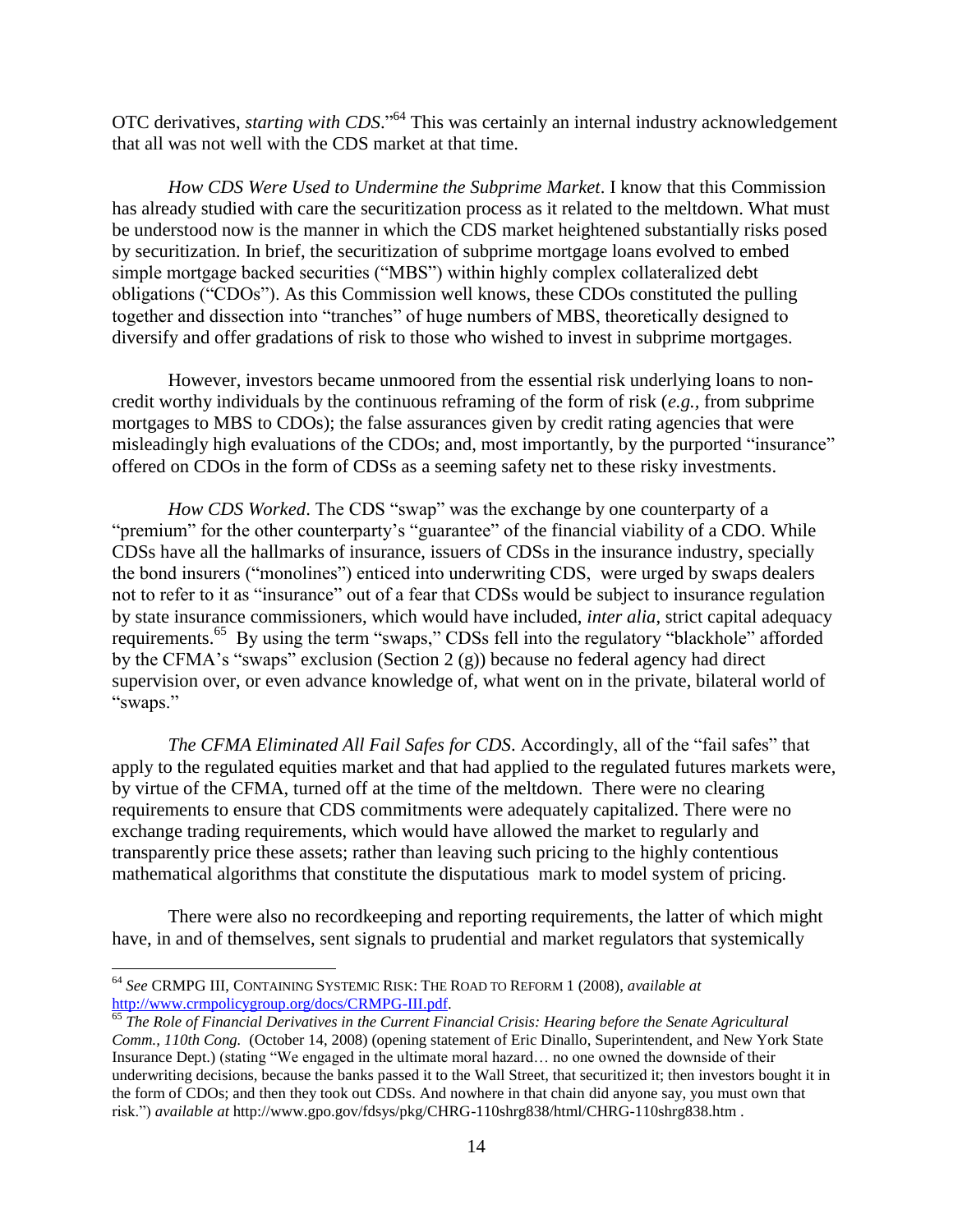risky institutions were without adequate capital underwriting trillions of dollars of insurance while wholly underpricing the risk of the underwriting.

The lack of recordkeeping and reporting also prevented fraud enforcement – had fraud enforcement itself not been banned for CDS by the CFMA. The lack of reporting also blinded regulators to the scope of the problems caused by underfunded CDS commitments, leaving them guessing as to the reality of the situation and adopting (perhaps correctly) a worst case scenario of defaults and resulting systemic risk.

Again, because CDS were deemed neither insurance nor an instrument otherwise regulated by the federal government, issuers were not required to set aside adequate capital reserves to stand behind the guarantee of CDOs.

*The Motivations for Underwriting Subprime CDS*. The issuers of CDSs were almost certainly beguiled by the utopian view (supported by ill considered mathematical algorithms) that housing prices would always go up. They believed that even a borrower who could not afford a mortgage at initial closing would soon be able to extract the constantly appreciating value in the residence to refinance and pay mortgage obligations. Under this utopian view, the writing of a CDS was deemed to be "risk free" with a goal of writing as many CDSs as possible to develop what was considered to be the huge risk free cash flow from the CDS "premiums." Unfortunately, when housing prices collapsed and defaults were triggered, it was clear that the premiums vastly underpriced the huge risk undertaken.

*CDS Encourage Subprime Investments*. Again, because there was thought to be insurance to place a floor under what certainly must have seemed to some investors a risky bet on the success of mortgages to non-credit worthy lenders, that false confidence certainly fed the flames of investment in the subprime securitization process. In other words, each investment in a CDO was thought to be protected by insurance on that investment. Accordingly, there was a higher demand for the mortgages and mortgage backed securities that fed the CDO. Because of the lack of transparency, regulators could not observe the phenomena that the MDS CDO frenzy was sparked by insurance that was not properly capitalized.

*Naked CDS Encourages Widespread Betting on the Subprime Market*. To make matters worse, CDSs were deemed to be so risk-free (and so much in demand) that financial institutions began to write "naked" CDSs, *i.e.*, offering the guarantee against default to investors who had *no* risk in any underlying mortgage backed instruments or CDOs. (Under state insurance law, this would be considered insuring someone else's risk, which is flatly banned.<sup>66</sup>) Naked CDSs provided a method to "short" the mortgage lending market without any exposure to its risks. In other words, these instruments allowed speculators to place the perfectly logical bet for little consideration (*i.e*., the relatively small premium) that those who could not afford mortgages would not pay them off.

The recent suit by the SEC against Goldman Sachs is highly instructive on this point even leaving to the side the question whether the bank committed fraud as the SEC alleges. The

<sup>66</sup> *See* Arthur Kimball-Stanley, *Insurance and Credit Default Swaps: Should Like Things Be Treated Alike?*, 15 CONN. INS. L.J. 241, 251-52 (2008).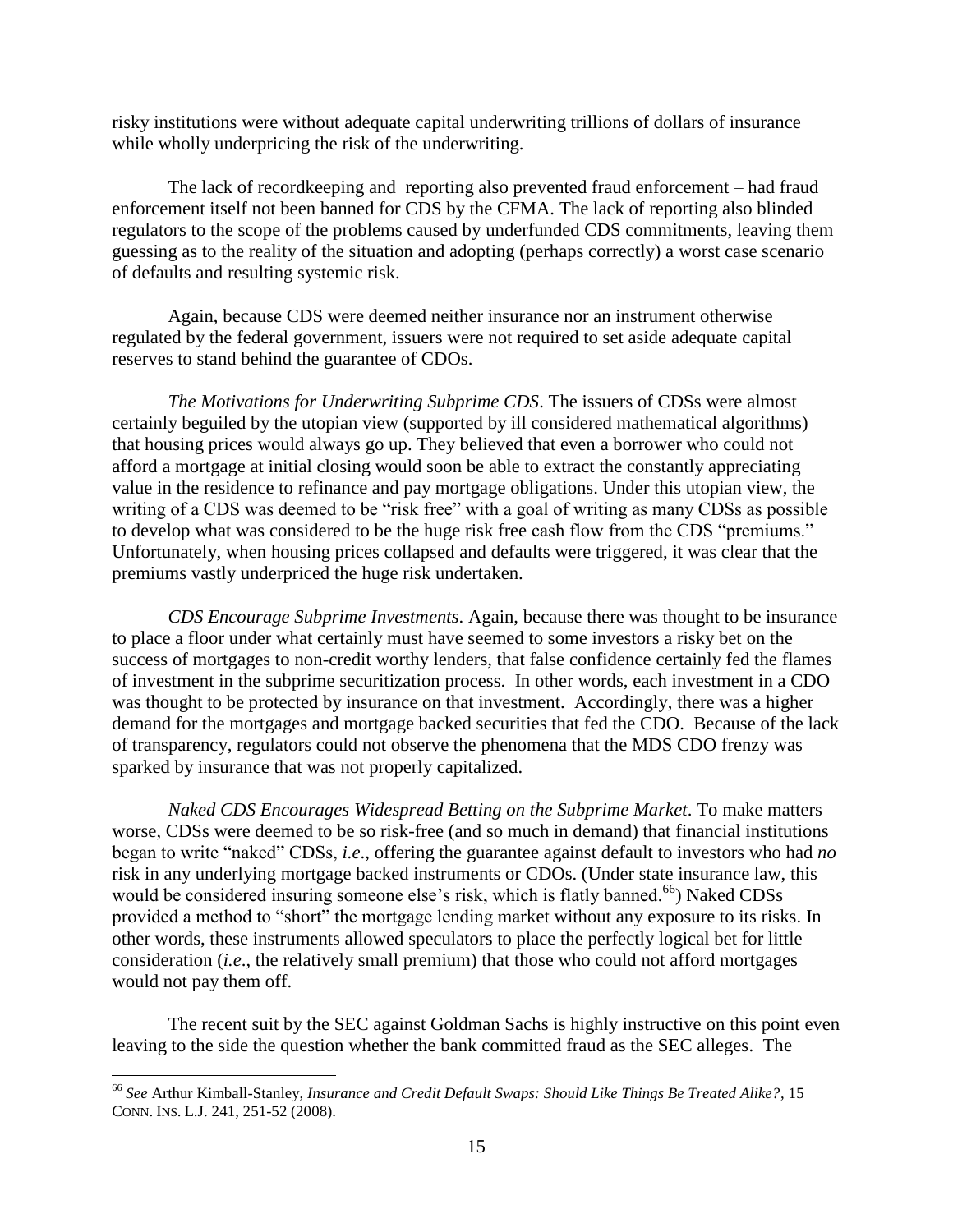hedge fund manager, John Paulson, worked with Goldman Sachs (who according to the SEC charged Paulson a \$15 million fee) to select among a series of CDOs those tranches deemed most likely to lose value. Paulson did not own those tranches. With Goldman's help, Paulson just wanted to find someone who would take the opposite end of his bet, *i.e.* an institution that was prepared to bet that the tranches in question – not owned by any party to the bet – would survive by giving Paulson insurance against those tranches' failure. These instruments are called synthetic CDOs, which are composed of a series of naked CDS on the tranches identified.

Again, leaving aside the question whether Goldman defrauded institutions into taking the opposite side of the Paulson bet, the concept of lawful betting of billions of dollars on the question whether a homeowner would default on a mortgage that was not owned by either party, has had a profound effect on the American public and taxpayers, who became the lender of last resort to make the winning betters whole.

*The Taxpayer Is the Lender of Last Resort to the Bankrupt CDS Casino*. In this case, Paulson won about \$1 billion betting that homeowners would default while his counterparties lost the same amount taking the opposite side of the bet. Because these OTC transactions were not properly capitalized, the losing counterparties would have collapsed under the strain of paying these bets; and, because of interconnectedness among financial institutions, any single collapse of a major financial institution would have destabilized the world wide economy. Only the intervention of taxpayers as the lender of last resort, stemmed the onset of a worldwide Depression.

The financial media is filled with reports that the SEC will be bringing further actions similar to the Goldman case premised upon synthetic CDOs; and private parties are readying similar cases pursuant to the private rights of action clauses within the securities law.<sup>67</sup>

The analysis surrounding this subject estimates that there may have been three to four times as many "naked" CDS instruments extant at the time of the meltdown than CDSs guaranteeing actual risk.<sup>68</sup> This means that to the extent the guarantor of a CDS (*e.g.,* AIG) had to be rescued by the U.S. taxpayer, the chances were very high that the "bail out" was of failed naked CDS bets that mortgages would be paid. (Of course, prominent Members of Congress have maintained that the holders of bets that mortgages would fail have formed a strong political constituency against the "rescue" of subprime borrowers through the adjustment of mortgages to keep homeowners from defaulting. $^{69}$ )

<sup>67</sup> See, *e.g*., David Holmes, *AIG eyes action vs Goldman over CDOs: report*, Reuters, April 20, 2010, *available at* http://www.reuters.com/article/idUSTRE63J13E20100420 (last visited on June 24, 2010).

<sup>68</sup> *The Role of Financial Derivatives in the Current Financial Crisis: Hearing before the Senate Agricultural Comm., 110<sup>th</sup> Cong.* 3 (October 14, 2008) (written testimony of Eric Dinallo, Superintendent, New York State Insurance Dept.) *available at* [http://www.ins.state.ny.us/speeches/pdf/sp0810141.pdf;](http://www.ins.state.ny.us/speeches/pdf/sp0810141.pdf) Dawn Kopecki and Shannon D. Harrington, Banning ‗Naked' Default Swaps May Raise Corporate Funding Costs, July 24, 2009 *available at* [http://www.nytimes.com/2010/04/19/opinion/19krugman.html?dbk.](http://www.nytimes.com/2010/04/19/opinion/19krugman.html?dbk)

<sup>69</sup> *See* Ryan Grim, *Dick Durbin: Banks "Frankly Own The Place"*, HUFFINGTON POST, April 29, 2009, *available at* [http://www.huffingtonpost.com/2009/04/29/dick-durbin-banks-frankly\\_n\\_193010.html](http://www.huffingtonpost.com/2009/04/29/dick-durbin-banks-frankly_n_193010.html) (referring to rising number of Senate Democrats' opposition to cramdown).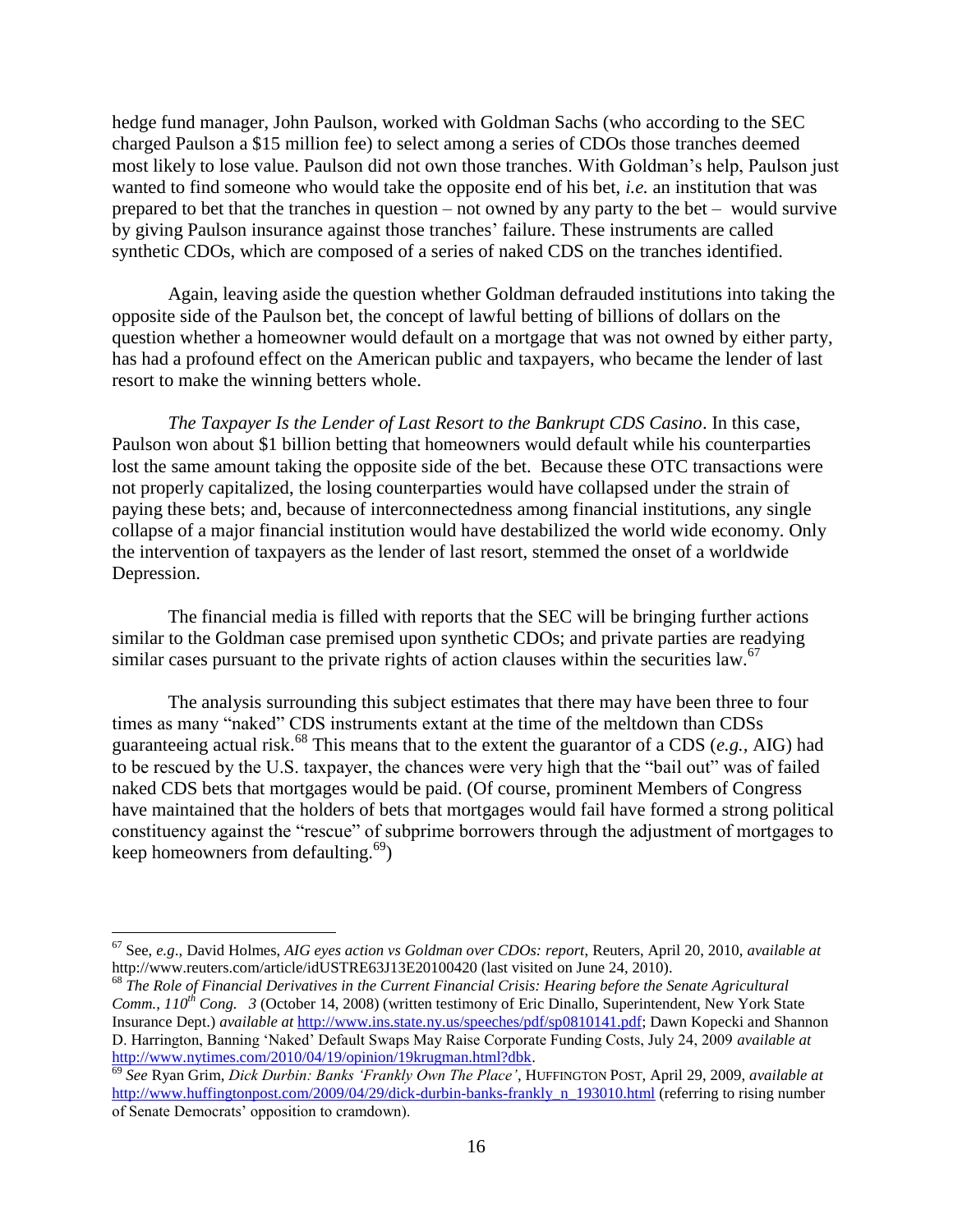The fact that "naked" CDS and "synthetic" CDOs were nothing more than "bets" on the viability of the subprime market also demonstrates the importance of the CFMA expressly preempting state gaming and anti-bucket shop laws.<sup>70</sup> Had those laws not been preempted, it is almost certain that at least some states would have banned these investments as unlicensed gambling or illegal bucket shops. An action of this sort by even a single state would have disrupted the "naked" CDS market throughout the country.

Moreover, doubtless because Eric Dinallo, in his then capacity as New York Insurance Superintendent, seriously considered regulating CDS as insurance<sup> $71$ </sup> and because the National Council of Insurance Legislators are working on a model code to regulate CDS as insurance,<sup>72</sup> the financial reform legislation now working its way through Congress would also preempt state insurance law as it would apply to swaps that are neither cleared or exchange traded.<sup>73</sup>

*Conclusions to Be Drawn about Subprime CDS*. It is now common knowledge that:

- 1. Underwriters of CDSs did not have adequate capital to pay off guarantees as housing prices plummeted, thereby defying the supposed "risk free" nature of issuing huge guarantees for the small premiums that were paid.
- 2. Because CDS were private and bilateral arrangements for which there is no meaningful "reporting" to federal regulators, the triggering of the obligations there under often came as a "surprise" to both the financial community and government regulators.
- 3. As the housing market worsened, new CDS obligations were unexpectedly triggered, creating heightened uncertainty about the viability of financial institutions who had, or may have had, issued these instruments, thereby leading to the tightening of credit. No institution could be trusted because there was no transparency as to which institutions held toxic CDS.
- 4. The issuance of "naked" CDS increases exponentially the obligations of the CDS underwriters in that every time a subprime mortgage defaults there is both the real financial loss and the additional exponential loss derived from failed bets.
- 5. The securitization structure (including CDS) is present not only in the subprime mortgage market, but in the prime mortgage market, as well as in commercial real estate, credit card debt, and auto and student loans. As of this writing, the financial media is filled with concerns that forfeitures in commercial real estate market will worsen sufficiently, thereby triggering CDSs and naked CDSs for which will almost certainly be

 $\overline{\phantom{a}}$ <sup>70</sup> DERIVATIVES REGULATION § 4.04[11] at 975 (2004) (referencing 7 U.S.C. § 16(e)(2)).

<sup>71</sup> New York State Insurance Dept., Recognizing Progress By Federal Government In Developing Oversight Framework For Credit Default Swaps, New York Will Stay Plan To Regulate Some Credit Default Swaps, press release, November 20, 2008 ("Dinallo announced that New York had determined that some credit default swaps were subject to regulation under state insurance law and that the New York State Insurance Department would begin to regulate them on January 1, 2009.").

<sup>72</sup> *See* Credit Default Insurance Model Legislation, National Conference of Insurance Legislators, Nov. 22, 2009, *available at* [http://www.ncoil.org/HomePage/2010/03212010CDIModel.pdf.](http://www.ncoil.org/HomePage/2010/03212010CDIModel.pdf)

<sup>73</sup> Restoring American Financial Stability Act of 2010, H.R. 4173, 111th Cong. § 722(b) (2010), *available at* [http://financialservices.house.gov/pdf/AYO10F74\\_xml.pdf.](http://financialservices.house.gov/pdf/AYO10F74_xml.pdf)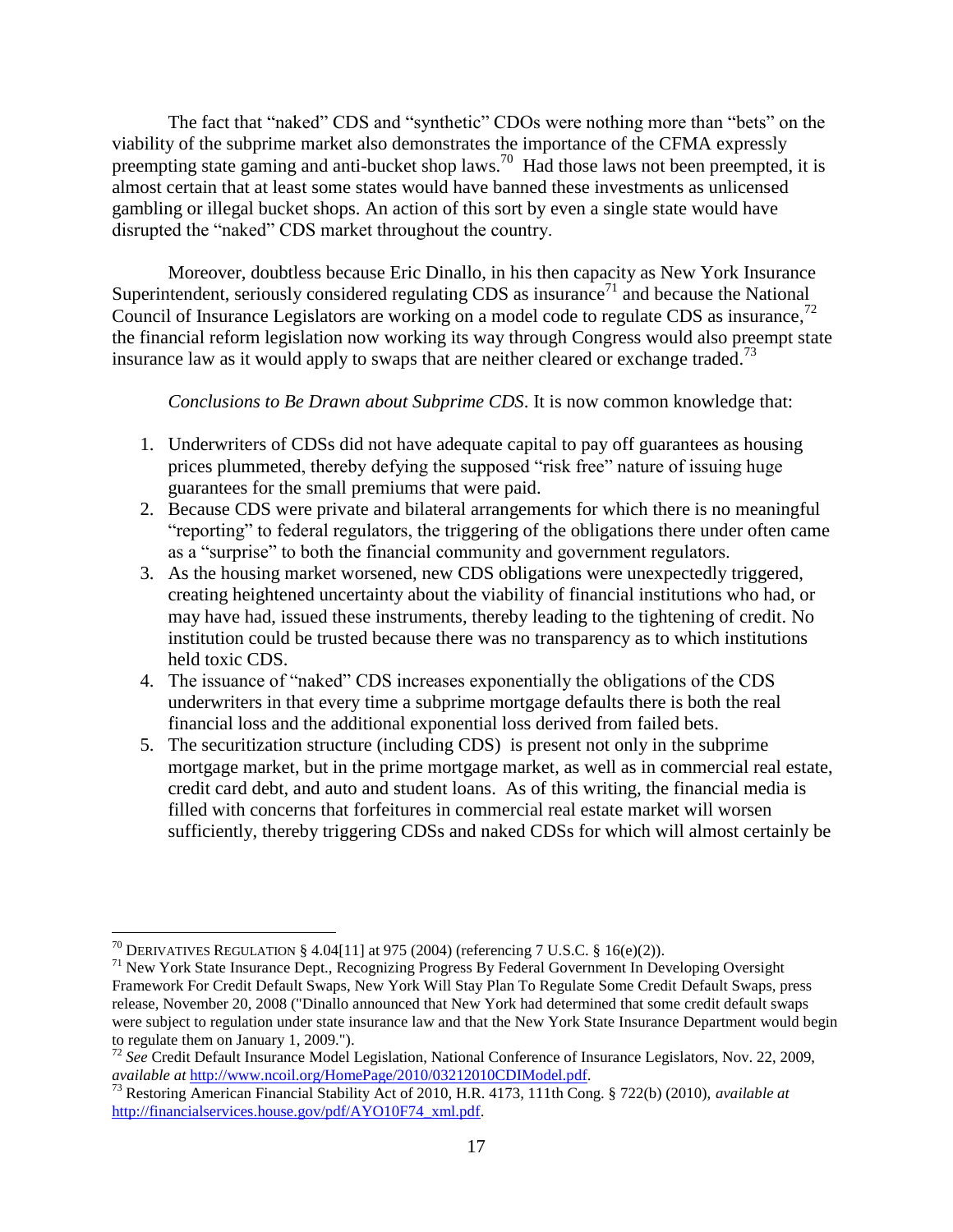insufficient capital to pay the guarantees. This restarts the downward cycle that drove the country into recession to begin with.<sup>74</sup>

# **Interconnectedness: The Systemic Risk Derived from All Types of Swaps**

*Swaps Other Than CDS Have Caused Serious Financial Dislocations*. Moreover, while CDSs and synthetic CDOs almost certainly lit the fuse that led to the recent explosive financial destabilization, the remainder of the OTC market has historically led to other destabilizing events in the economy. These include the recent energy and food commodity bubble,  $75$  the near failure of LTCM in 1998, the Bankers Trust scandal and the Orange Country bankruptcy of 1994, and now the causative factor of the European sovereign debt crisis (cross currency swaps masking the full extent of sovereign debt).<sup>76</sup>

*Unregulated OTC Derivatives of All Kinds Cause "Too Big To Fail."* However, even if looking only at the financial crisis which is now the focus of this Commission's mandate, the remainder of the unregulated OTC derivatives market was central to the crisis' causation. That is because the remainder of the OTC derivative market relates directly to the interconnectedness that made large financial institutions "too big to fail;" and the prevention of a cascading collapse of the financial system therefore required calling upon the American taxpayer to bail out many of those huge financial entities.

*The Lehman Bankruptcy.* As now can be seen from the Lehman bankruptcy proceedings, Lehman was a counterparty or guarantor of over 930,000 OTC derivatives.<sup>77</sup> To the extent that these contracts did not involve CDS, they certainly involved unregulated interest rate, currency, foreign exchange, and energy swaps.

The Lehman liquidators are now embarked in a huge battle with Lehman's OTC derivative counterparties, claiming that those counterparties have greatly exaggerated the value of amounts owed by Lehman pursuant to those derivatives. The liquidators have just filed a law suit against Nomura, which has filed \$1 billion in counterparty claims against the Lehman estate.

 $\overline{a}$ 

<sup>74</sup> *See*, *e.g*., Michael J. de la Merced, *Heavy Debt Bankrupts Mall Owner*, N.Y. TIMES, April 16, 2009, *available at*  <http://www.nytimes.com/2009/04/17/business/economy/17mall.html> (last visited February 23, 2010); Scott S. Powell and David Lowry, *Commercial real estate crisis threatens recovery*, ATL. J. CONST., Sept. 15, 2009, *available at* <http://www.ajc.com/opinion/commercial-real-estate-crisis-139350.html> (last visited February 23, 2010).

<sup>75</sup> *See generally* Written Testimony of Professor Michael Greenberger, *Hearing Before the House Energy and Commerce Subcommittee on Oversight and Investigations Regarding*

*Energy Speculation: Is Greater Regulation Necessary to Stop Price Manipulation? – Part II* (2008), *available at*  [http://michaelgreenberger.com/files/June\\_23\\_2008\\_testimony.pdf;](http://michaelgreenberger.com/files/June_23_2008_testimony.pdf) Written Testimony of Professor Michael Greenberger, *Hearing before the Commodity Futures Trading Commission on Excessive Speculation: Position Limits and Exemptions* (2009), *available at*

http://michaelgreenberger.com/files/CFTC\_AFR\_Sign\_On\_Testimony\_August\_3.pdf.

<sup>76</sup> Louise Story, Landon Thomas Jr. & Nelson D. Schwartz, *Wall St. Helped to Mask Debt Fueling Europe"s Crisis*, N.Y. TIMES, Feb. 13, 2010, *available at* <http://www.nytimes.com/2010/02/14/business/global/14debt.html> (last visited on June 27, 2010).

<sup>77</sup> GuyLaine Charles, *OTC Derivative Contracts in Bankruptcy: The Lehman Experience*, N.Y. BUS. L. J. §1:14 (Spring 2009), *available at*

[http://www.nysba.org/AM/Template.cfm?Section=Home&TEMPLATE=/CM/ContentDisplay.cfm&CONTENTID=](http://www.nysba.org/AM/Template.cfm?Section=Home&TEMPLATE=/CM/ContentDisplay.cfm&CONTENTID=30052) [30052](http://www.nysba.org/AM/Template.cfm?Section=Home&TEMPLATE=/CM/ContentDisplay.cfm&CONTENTID=30052) (last visited on June 27, 2010).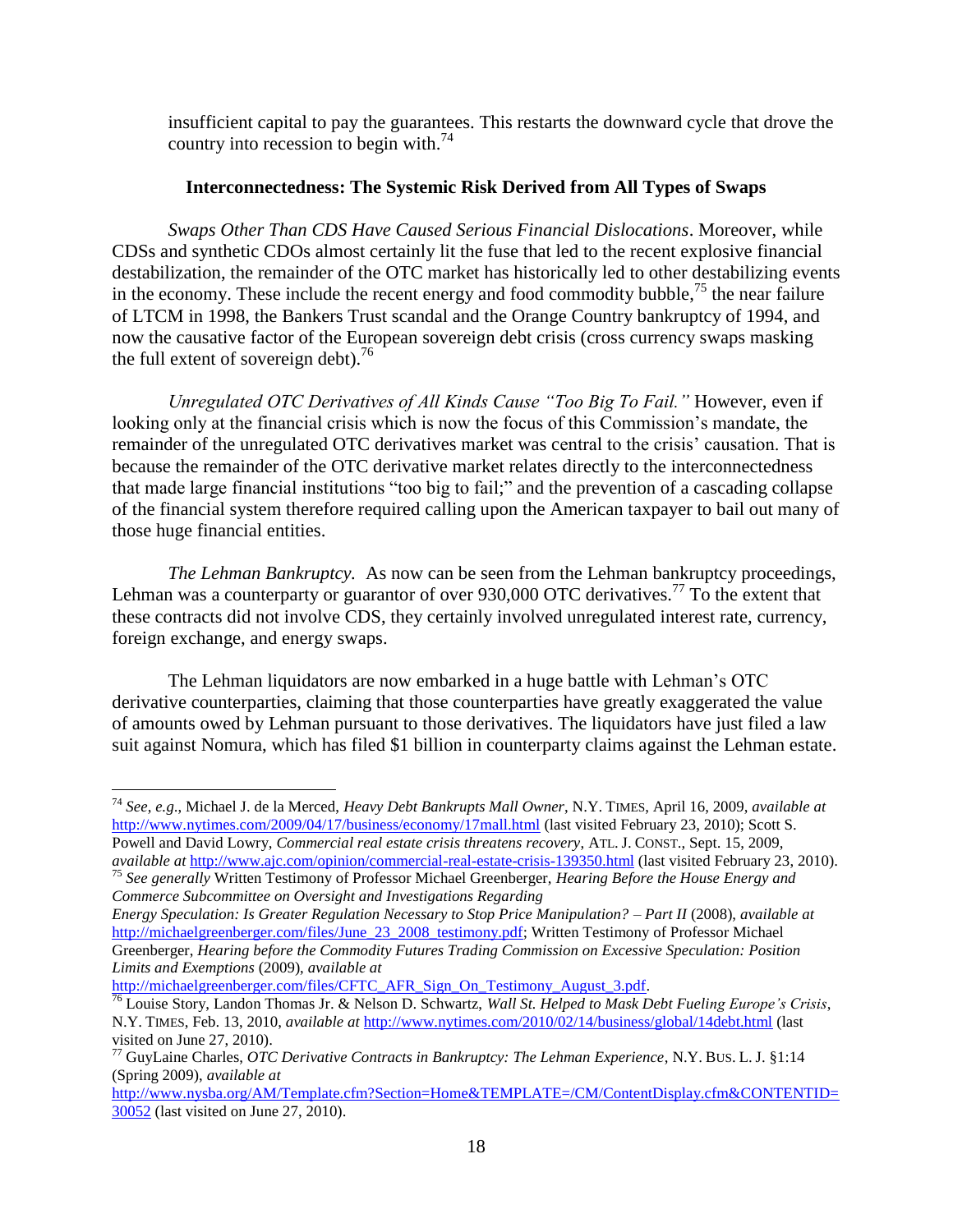Lehman asserts that Nomura's claims would "wrongfully extract hundreds of millions of dollars" and that "Nomura filed egregious derivative claims against the estate that grossly overstate actual damages.' . . . About 6,000 derivatives claims –totaling \$60 bn in losses – were filed against Lehman's US estate . . ., including claims from about 40 of the largest US banks."<sup>78</sup>

*Bear Stearns Interconnectedness*. As further evidence of the interconnectedness of OTC derivative counterparties, on April 3, 2008, New York Fed President Timothy Geithner explained after the Bear Stearns collapse: "The sudden discovery by Bear's derivative counterparties that important financial positions they had put in place to protect themselves from financial risk were no longer operative would have triggered substantial further dislocations in markets. This would have precipitated a rush by Bear's counterparties to liquidate the collateral they held against those positions and to attempt to replicate those positions in already fragile markets."<sup>79</sup> Citing this quote, Warren Buffet concluded: "This is Fedspeak for 'We stepped in to avoid a financial chain reaction of unpredictable magnitude.' In my opinion, the Fed was right to  $\gamma_{80}$ <sup>.,80</sup>

*AIG Interconnectedness*. Of course, it was the very failure of Lehman, and the cascading adverse and substantial impacts its bankruptcy has caused, that led the Federal Reserve and the Treasury to alter course on the day after Lehman's failure, and to prevent AIG's bankruptcy and then to recommend the TARP bailout. Those actions revealed to the world the correlation between interconnectedness of unregulated OTC swaps transactions and the too big to fail doctrine.

Again, the great portion of the taxpayer funds that went into the front door of AIG to ―save it‖ went out the back door as payments to its derivatives counterparties. As the recent report of the Congressional Oversight Panel ("COP") on the AIG bailout makes clear, billions of the taxpayer bailout went 100 cents on the dollar to AIG's derivatives counterparties.<sup>81</sup> In this regard, COP observed as to AIG's derivatives book:

"In the ordinary course of business, the costs of AIG's inability to meet its derivative obligations would have been borne entirely by AIG's shareholders and creditors. But rather than sharing the pain among AIG's creditors, the government instead shifted those costs in full onto taxpayers. The result was the government backed up the entire derivatives market, as if high-profit, high-risk trading deserved the same taxpayer backstop as savings deposits and checking accounts. Every counterparty — from pension funds for retired workers and individual insurance policies, to sophisticated investors and other financial institutions — received exactly the same deal: a complete rescue at taxpayer expense." $82$ 

<sup>78</sup> Megan Murphy & Anousha Sakoui, *Lehman sues Nomura over derivatives" claims*, FINANCIAL TIMES, April 23, 2010, *available at* [http://lehmanlotto.blogspot.com/2010/04/nomura-sued-over-lehman-claims.html.](http://lehmanlotto.blogspot.com/2010/04/nomura-sued-over-lehman-claims.html)

<sup>&</sup>lt;sup>79</sup> Letter from Warren E. Buffett, Chairman of the Board, Berkshire Hathaway Inc. to the Shareholders of Berkshire Hathaway Inc. (Feb. 27, 2009), *available at* [http://www.berkshirehathaway.com/letters/2008ltr.pdf.](http://www.berkshirehathaway.com/letters/2008ltr.pdf) <sup>80</sup> *Id.*

<sup>81</sup> Congressional Oversight Panel, *June Oversight Report: The AIG Rescue, Its Impact on Markets, and the Government"s Exit Strategy*, at 286 (June 10, 2010), *available at* [http://cop.senate.gov/documents/cop-061010](http://cop.senate.gov/documents/cop-061010-report.pdf) [report.pdf](http://cop.senate.gov/documents/cop-061010-report.pdf) (last visited on June 27, 2010).

 $82$  *Id.* at 9.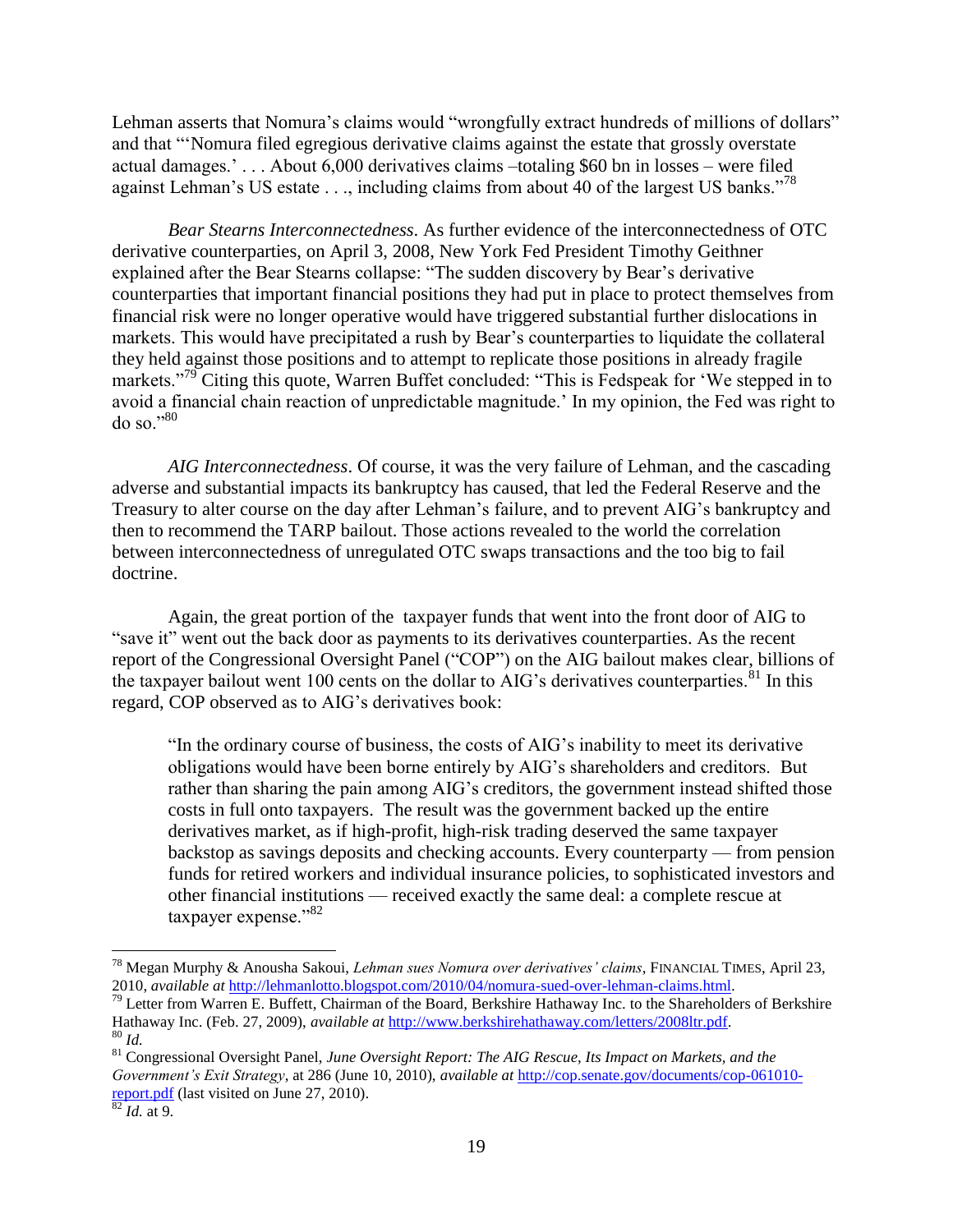*The Interconnectedness Problems of Resolution Authority*. Of course, the financial regulation reform bill's Title II creates a resolution authority, which allows these complicated questions of the orderly unwinding of a too big to fail institution to be handled administratively rather than in a bankruptcy proceeding. However, as Robert Johnson has recently made clear, the unwinding of the obligations of OTC counterparties may, in the absence of OTC derivative reform, be far too complex whether it is done by banking regulators or by a court. Johnson has concluded:

―[W]hen a [too big to fail institution] is in trouble –and there are substantial holdings of complex and opaque derivatives on the balance sheets of all [such] firms – resolution authorities have difficulty unraveling web of exposures and valuing them properly. . . Unfortunately, it is easy to understand why resolution authorities could be induced to forebear rather than resolve an [too big to fail institution] when they have no clarity about its structure and patterns of exposures. In such a circumstance, it may be easier to incur the risk that the insolvent [firm's] balance sheet should continue to deteriorate.  $\ldots$ .<sup>83</sup>

*All Swaps Are Masked By Opaque Accounting Principles*. A final reason all derivatives – not just credit derivatives – played a role in the onset of the crisis is that they were by virtue of swaps dealer lobbying never properly accounted for on balance sheets. Because of a major lobbying effort by ISDA,

―banks and corporations that trade swaps do not play by the same rules as other individuals and businesses. Banks are permitted to exclude their full exposure to swaps from their financial statements and instead report only the "fair value" changes n those swaps over time. Such reporting is like an individual reporting only the change in their debt balances, instead of reporting the debts themselves."<sup>84</sup>

Thus, prior to the meltdown swaps of all kinds were masked by a double barrier of opacity*, i.e.,* not only were they private and bilateral, but they were even hidden on the balance sheets of those institutions most likely to suffer from their adverse impact. This kind of balance sheet opacity blinded regulators and market observers from the explosive and toxic nature of the contractual obligations embedded in swaps. And, when the crisis became full blown in September 2008, this opacity led both the extenders of credit and policy makers to fear the worst. As a result bank lending froze up, causing the credit crisis.

 $\overline{a}$ 

<sup>83</sup> Robert Johnson, *Credible Resolution – What It Takes to End Too Big to Fail*, *in* MAKE MARKETS BE MARKETS, 123 (Roosevelt Institute, 2010).

<sup>84</sup> Frank Partnoy and Lynn E. Turner, *Bring Transparency to Off-Balance Sheet Accounting*, *in* MAKE MARKETS B<sup>E</sup> MARKETS, 88 (Roosevelt Institute, 2010).